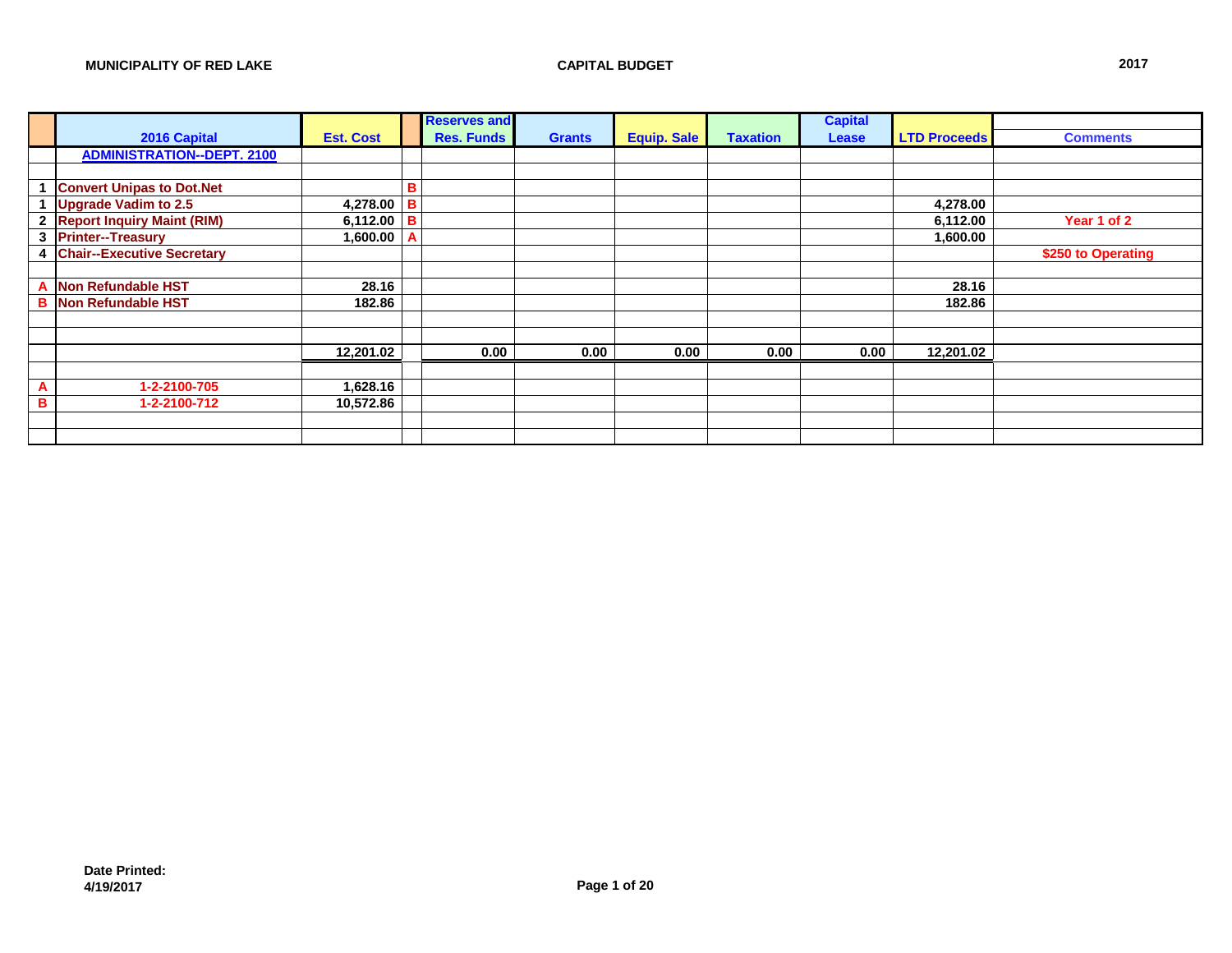|              |                                         |                  |           | <b>Reserves and</b> |               |                    |                 | <b>Capital</b> |                     |                                  |
|--------------|-----------------------------------------|------------------|-----------|---------------------|---------------|--------------------|-----------------|----------------|---------------------|----------------------------------|
|              | 2016 Capital                            | <b>Est. Cost</b> |           | <b>Res. Funds</b>   | <b>Grants</b> | <b>Equip. Sale</b> | <b>Taxation</b> | Lease          | <b>LTD Proceeds</b> | <b>Comments</b>                  |
|              | <b>FIRE DEPARTMENT--DEPT. 2200</b>      |                  |           |                     |               |                    |                 |                |                     |                                  |
|              |                                         |                  |           |                     |               |                    |                 |                |                     |                                  |
| $\mathbf{1}$ | <b>Pumper - Balmertown</b>              |                  | в         |                     |               |                    |                 |                |                     | \$450,000 Deferred               |
| $\mathbf{2}$ | <b>Pumper Tanker - Madsen</b>           |                  | в         |                     |               |                    |                 |                |                     | \$400,000 -- Hall Closing        |
| 3            | Boots-12 pair                           |                  | B         |                     |               |                    |                 |                |                     | \$6,000 Deferred                 |
| 3            | <b>SCBA Masks - 4</b>                   |                  | в         |                     |               |                    |                 |                |                     | \$4,715 Deferred                 |
| 3            | Gloves - 22 pair                        |                  | B         |                     |               |                    |                 |                |                     | \$2,420 Deferred                 |
|              | 4 Mobile Fleet Net                      |                  | B         |                     |               |                    |                 |                |                     | \$2,500 Deferred                 |
|              | 5 Back-up Generators                    |                  | в         |                     |               |                    |                 |                |                     | \$30,785 Deferred                |
| 6            | Nozzles - 3                             |                  | B         |                     |               |                    |                 |                |                     | \$4,109 Deferred                 |
| 6            | <b>Firefighting Monitors -2</b>         |                  | B         |                     |               |                    |                 |                |                     | \$10,300 Deferred                |
| 6            | Fan                                     |                  | B         |                     |               |                    |                 |                |                     | \$4,650 Deferred                 |
| 6            | <b>Hose - 20</b>                        |                  | B         |                     |               |                    |                 |                |                     | \$10,000 Deferred                |
| 6            | <b>AED</b>                              | 3,500.00         | $\vert$ B |                     |               |                    |                 |                | 3,500.00            |                                  |
| 6            | <b>RIT Tool</b>                         |                  | B         |                     |               |                    |                 |                |                     | \$18,495 Deferred                |
| 6            | <b>SCBA Cylinders - 5</b>               |                  | B         |                     |               |                    |                 |                |                     | \$7,918 Deferred                 |
| 6            | <b>SCBA Bags - 4</b>                    |                  | B         |                     |               |                    |                 |                |                     | \$526 Deferred                   |
| 6            | <b>Breathing AirJumbo Cylinders - 5</b> |                  | в         |                     |               |                    |                 |                |                     | \$9,000 Deferred                 |
|              | 7 Bldg. R & M - Balmertown              |                  | A         |                     |               |                    |                 |                |                     | \$15,700 Deferred                |
|              | 7 Bldg. R & M - Cochenour               |                  | A         |                     |               |                    |                 |                |                     | \$6,000 Deferred                 |
|              | 7 Bldg. R & M - McKenzie Is.            |                  | A         |                     |               |                    |                 |                |                     | \$1,500 Deferred                 |
|              | 7 Bldg. R & M - Red Lake                |                  | A         |                     |               |                    |                 |                |                     | \$27,200 Deferred                |
| 8            | <b>Wildfire Sprinkler Kits</b>          |                  | в         |                     |               |                    |                 |                |                     | \$11,250 Deferred                |
| 9            | <b>Auto Extrication Equipment</b>       |                  | B         |                     |               |                    |                 |                |                     | \$2,000 Deferred                 |
| 9            | <b>Rescue Jack</b>                      |                  | B         |                     |               |                    |                 |                |                     | \$1,050 Deferred                 |
|              | 9 Vetter Air Bags                       |                  | B         |                     |               |                    |                 |                |                     | \$3,190 Deferred                 |
|              | 10 Uniforms                             |                  | B         |                     |               |                    |                 |                |                     | \$3,750 to Operating--Not Needed |
|              | 11 Hose/Turnout Gear Dryer              |                  | B         |                     |               |                    |                 |                |                     | \$15,000 Deferred                |
|              | 12 Fire Hydrant Markers                 | 4,995.00         | B         |                     |               |                    |                 |                | 4,995.00            |                                  |
|              |                                         |                  |           |                     |               |                    |                 |                |                     |                                  |
|              |                                         | 8,495.00         |           | 0.00                | 0.00          | 0.00               | 0.00            | 0.00           | 8,495.00            |                                  |
|              |                                         |                  |           |                     |               |                    |                 |                |                     |                                  |
|              | <b>HST 100% Refundable</b>              |                  |           |                     |               |                    |                 |                |                     |                                  |
|              |                                         |                  |           |                     |               |                    |                 |                |                     |                                  |
| $\mathbf{A}$ | 1-2-2200-700                            | 0.00             |           |                     |               |                    |                 |                |                     |                                  |
| B            | 1-2-2200-705                            | 8,495.00         |           |                     |               |                    |                 |                |                     |                                  |
|              |                                         |                  |           |                     |               |                    |                 |                |                     |                                  |
|              |                                         |                  |           |                     |               |                    |                 |                |                     |                                  |
|              |                                         |                  |           |                     |               |                    |                 |                |                     |                                  |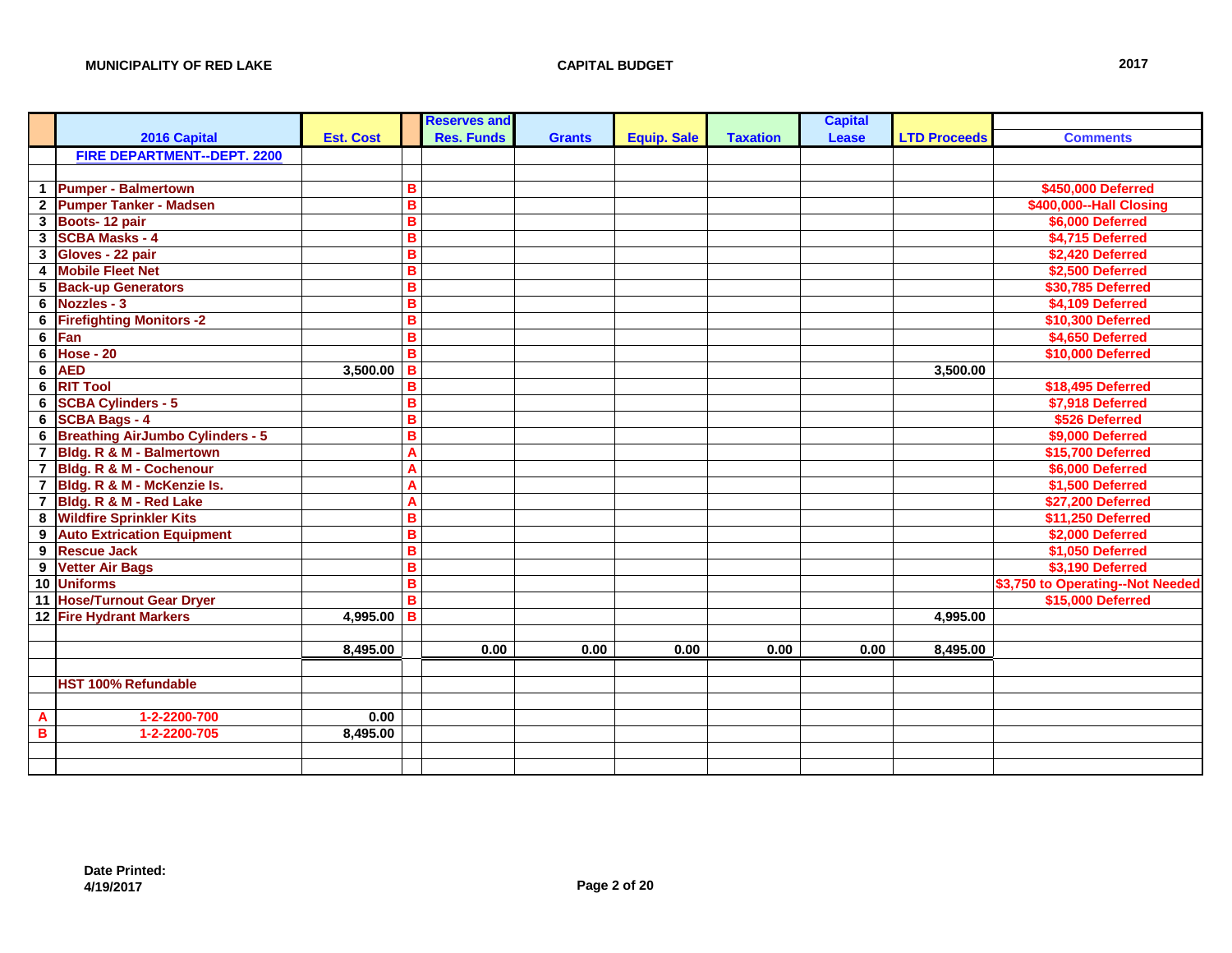|                |                           |                  | <b>Reserves and</b> |               |                    |                 | <b>Capital</b> |                     |                 |
|----------------|---------------------------|------------------|---------------------|---------------|--------------------|-----------------|----------------|---------------------|-----------------|
|                | 2016 Capital              | <b>Est. Cost</b> | <b>Res. Funds</b>   | <b>Grants</b> | <b>Equip. Sale</b> | <b>Taxation</b> | Lease          | <b>LTD Proceeds</b> | <b>Comments</b> |
|                | BY-LAW--DEPT. 2210        |                  |                     |               |                    |                 |                |                     |                 |
|                |                           |                  |                     |               |                    |                 |                |                     |                 |
|                | <b>Patrol Vehicle</b>     | $15,000.00$ A    |                     |               |                    |                 |                | 15,000.00           | \$23,081 New    |
| $\overline{2}$ |                           |                  |                     |               |                    |                 |                |                     |                 |
|                |                           |                  |                     |               |                    |                 |                |                     |                 |
| A              | <b>Non Refundable HST</b> | 264.00           |                     |               |                    |                 |                | 264.00              |                 |
|                |                           |                  |                     |               |                    |                 |                |                     |                 |
|                |                           | 15,264.00        | 0.00                | 0.00          | 0.00               | 0.00            | 0.00           | 15,264.00           |                 |
|                |                           |                  |                     |               |                    |                 |                |                     |                 |
| A              | 1-2-2210-705              |                  |                     |               |                    |                 |                |                     |                 |
|                |                           |                  |                     |               |                    |                 |                |                     |                 |
|                |                           |                  |                     |               |                    |                 |                |                     |                 |
|                | DOG POUND--DEPT. 2212     |                  |                     |               |                    |                 |                |                     |                 |
|                |                           |                  |                     |               |                    |                 |                |                     |                 |
|                |                           |                  |                     |               |                    |                 |                |                     |                 |
| $\overline{2}$ |                           |                  |                     |               |                    |                 |                |                     |                 |
|                |                           |                  |                     |               |                    |                 |                |                     |                 |
|                |                           | 0.00             | 0.00                | 0.00          | 0.00               | 0.00            | 0.00           | 0.00                |                 |
|                |                           |                  |                     |               |                    |                 |                |                     |                 |
| A              | 1-2-2212-700              |                  |                     |               |                    |                 |                |                     |                 |
|                |                           |                  |                     |               |                    |                 |                |                     |                 |
|                |                           |                  |                     |               |                    |                 |                |                     |                 |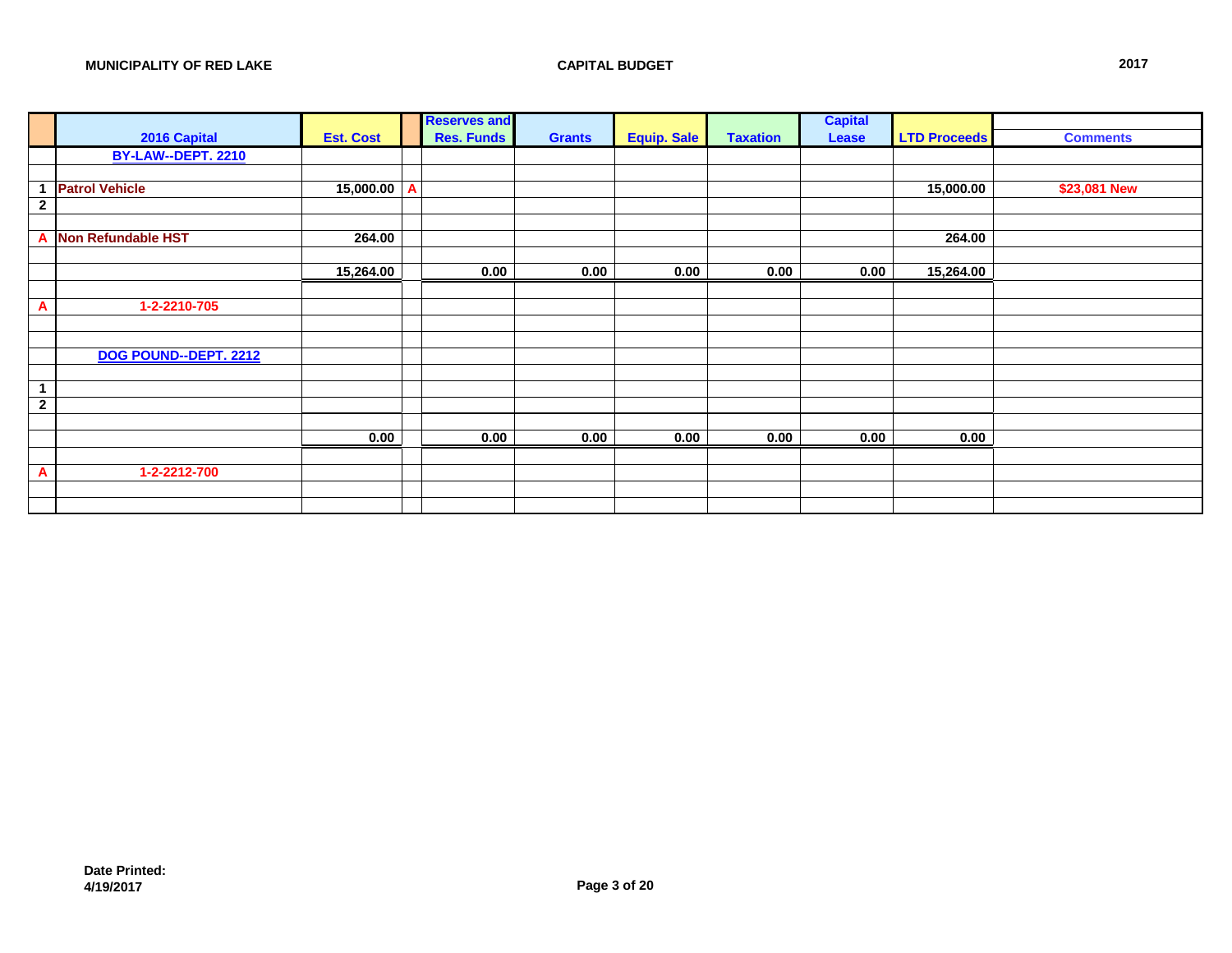|                         |                                      |                  |   | <b>Reserves and</b> |               |                    |                 | <b>Capital</b> |                     |                      |
|-------------------------|--------------------------------------|------------------|---|---------------------|---------------|--------------------|-----------------|----------------|---------------------|----------------------|
|                         | 2016 Capital                         | <b>Est. Cost</b> |   | <b>Res. Funds</b>   | <b>Grants</b> | <b>Equip. Sale</b> | <b>Taxation</b> | Lease          | <b>LTD Proceeds</b> | <b>Comments</b>      |
|                         | <b>PUBLIC WORKS--DEPT. 2300</b>      |                  |   |                     |               |                    |                 |                |                     |                      |
|                         |                                      |                  |   |                     |               |                    |                 |                |                     |                      |
|                         | 1 2017 Ford F350                     | 35,095.00 B      |   |                     |               |                    |                 |                | 35,095.00           |                      |
|                         | 2 Fencing & Entrance Gate- PW Yard   | $5,500.00$ E     |   |                     |               |                    |                 |                | 5,500.00            |                      |
| $\overline{\mathbf{3}}$ | Cold Storage Bldg. & Laydown Area    | 0.00 A           |   |                     |               |                    |                 |                |                     | \$10,000 Deferred    |
|                         | 4 Howey Street - Culverts            | $15,300.00$ D    |   |                     |               |                    |                 |                | 15.300.00           |                      |
|                         | 5 Move Quonset (Cold Storage Bldg.)  | 20,000.00 A      |   |                     |               |                    |                 |                | 20,000.00           |                      |
|                         | 6 Road Work & Culverts - McK. Is.    | 15,000.00 D      |   |                     |               |                    |                 |                | 15,000.00           |                      |
| $\overline{7}$          | <b>Dual Axle Dump Trailer</b>        | $7,500.00$ C     |   |                     |               |                    |                 |                | 7,500.00            |                      |
| 8                       | <b>International Dump Truck #11</b>  | 8,885.00 B       |   |                     |               |                    |                 |                | 8,885.00            | <b>Reline Box</b>    |
| $\boldsymbol{9}$        | <b>Engine Scanner</b>                | $12,000.00$ B    |   |                     |               |                    |                 |                | 12,000.00           |                      |
|                         | 10 Webasto Heaters--3                | $0.00$ B         |   |                     |               |                    |                 |                |                     | \$9,000 Not Required |
|                         | 11 Paving                            | 250,000.00 C     |   |                     |               |                    |                 |                | 250,000.00          |                      |
|                         | 12 Asphalt Patching                  | $50,000.00$ C    |   |                     |               |                    |                 |                | 50,000.00           |                      |
|                         | <b>13 EnviroJet Scan Accessories</b> | $0.00$ B         |   |                     |               |                    |                 |                |                     | \$18,000 Deferred    |
| $\overline{14}$         | <b>Asphalt Crack Sealing</b>         | 20,000.00        | C |                     |               |                    |                 |                | 20,000.00           |                      |
| 15                      |                                      |                  |   |                     |               |                    |                 |                |                     |                      |
| 16                      |                                      |                  |   |                     |               |                    |                 |                |                     |                      |
|                         |                                      |                  |   |                     |               |                    |                 |                |                     |                      |
| A                       | <b>Non Refundable HST</b>            | 352.00           |   |                     |               |                    |                 |                | 352.00              |                      |
| B                       | <b>Non Refundable HST</b>            | 1,337.25         |   |                     |               |                    |                 |                | 1,337.25            |                      |
| $\mathbf c$             | <b>Non Refundable HST</b>            | 5,412.00         |   |                     |               |                    |                 |                | 5,412.00            |                      |
| D                       | <b>Non Refundable HST</b>            | 533.28           |   |                     |               |                    |                 |                | 533.28              |                      |
| Е                       | <b>Non Refundable HST</b>            | 96.80            |   |                     |               |                    |                 |                | 96.80               |                      |
|                         |                                      |                  |   |                     |               |                    |                 |                |                     |                      |
|                         |                                      |                  |   |                     |               |                    |                 |                |                     |                      |
|                         |                                      | 447,011.33       |   | 0.00                | 0.00          | 0.00               | 0.00            | 0.00           | 447,011.33          |                      |
|                         |                                      |                  |   |                     |               |                    |                 |                |                     |                      |
| $\mathbf{A}$            | 1-2-2300-700                         | 20,352.00        |   |                     |               |                    |                 |                |                     |                      |
| $\overline{B}$          | 1-2-2300-705                         | 77,317.25        |   |                     |               |                    |                 |                |                     |                      |
| $\overline{\mathbf{c}}$ | 1-2-2300-706                         | 312,912.00       |   |                     |               |                    |                 |                |                     |                      |
| D                       | 1-2-2300-711                         | 30,833.28        |   |                     |               |                    |                 |                |                     |                      |
| Ε                       | 1-2-2300-722                         | 5,596.80         |   |                     |               |                    |                 |                |                     |                      |
|                         |                                      |                  |   |                     |               |                    |                 |                |                     |                      |
|                         |                                      |                  |   |                     |               |                    |                 |                |                     |                      |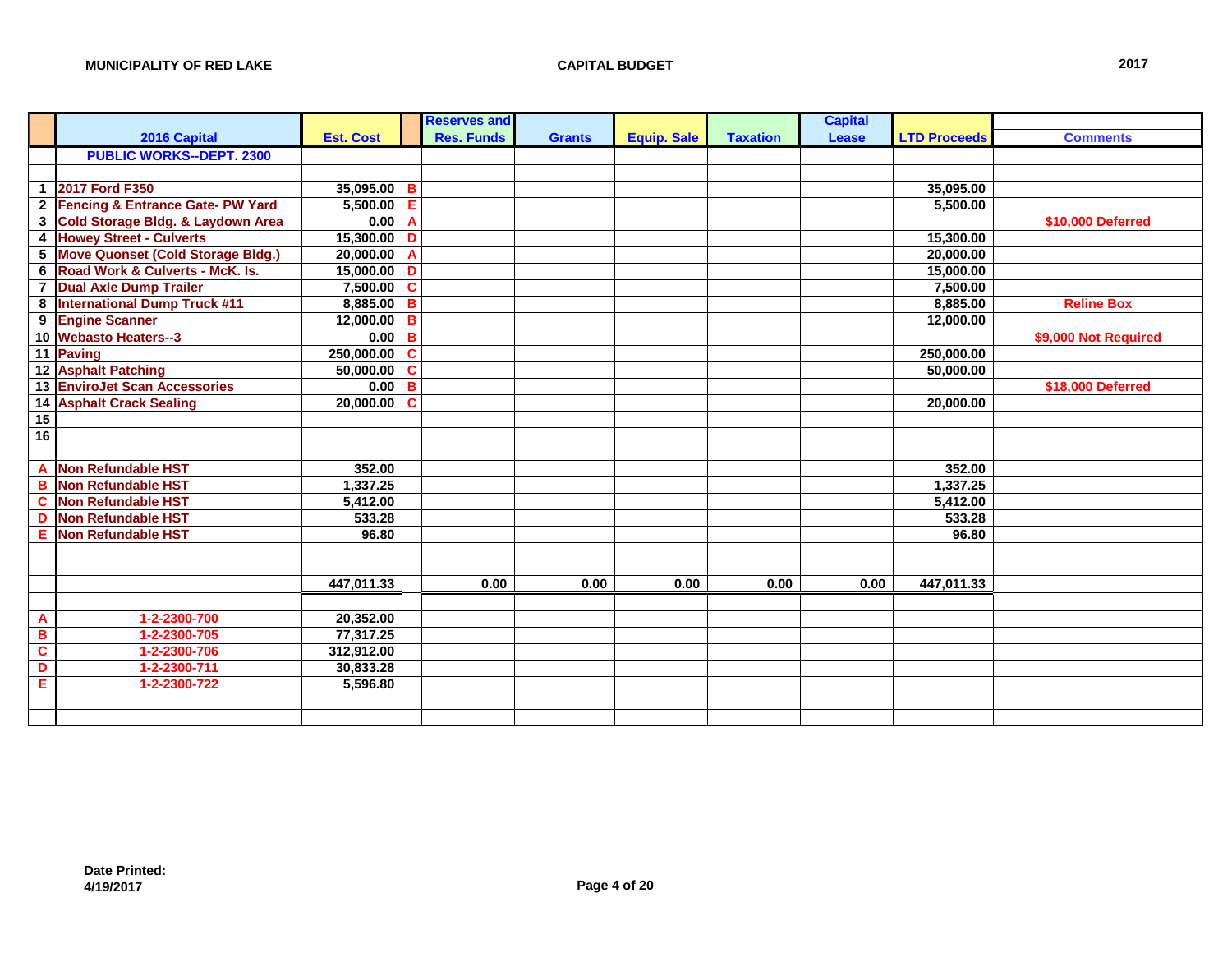|                |                                    |                  |   | <b>Reserves and</b> |               |                    |                 | <b>Capital</b> |                     |                   |
|----------------|------------------------------------|------------------|---|---------------------|---------------|--------------------|-----------------|----------------|---------------------|-------------------|
|                | 2016 Capital                       | <b>Est. Cost</b> |   | <b>Res. Funds</b>   | <b>Grants</b> | <b>Equip. Sale</b> | <b>Taxation</b> | Lease          | <b>LTD Proceeds</b> | <b>Comments</b>   |
|                | FERRY--DEPT. 2350                  |                  |   |                     |               |                    |                 |                |                     |                   |
|                |                                    |                  |   |                     |               |                    |                 |                |                     |                   |
|                | <b>Equipment to Replace Engine</b> | $1,500.00$ A     |   |                     |               |                    |                 |                | 1,500.00            |                   |
| $\overline{2}$ |                                    |                  |   |                     |               |                    |                 |                |                     |                   |
|                |                                    |                  |   |                     |               |                    |                 |                |                     |                   |
| A              | <b>Non Refundable HST</b>          | 26.40            |   |                     |               |                    |                 |                | 26.40               |                   |
|                |                                    |                  |   |                     |               |                    |                 |                |                     |                   |
|                |                                    | 1,526.40         |   | 0.00                | 0.00          | 0.00               | 0.00            | 0.00           | 1,526.40            |                   |
|                |                                    |                  |   |                     |               |                    |                 |                |                     |                   |
| A              | 1-2-2350-705                       | 1,526.40         |   |                     |               |                    |                 |                |                     |                   |
|                |                                    |                  |   |                     |               |                    |                 |                |                     |                   |
|                |                                    |                  |   |                     |               |                    |                 |                |                     |                   |
|                | <b>WATERFRONT ROAD--DEPT. 2372</b> |                  |   |                     |               |                    |                 |                |                     |                   |
| 1              |                                    |                  |   |                     |               |                    |                 |                |                     |                   |
|                | Paving                             |                  | A |                     |               |                    |                 |                |                     | \$25,000 Deferred |
| $\mathbf{2}$   | <b>Grade Work</b>                  |                  | A |                     |               |                    |                 |                |                     | \$14,500 Deferred |
|                | <b>Non Refundable HST</b>          | 0.00             | A |                     |               |                    |                 |                |                     |                   |
|                |                                    |                  |   |                     |               |                    |                 |                |                     |                   |
|                |                                    | 0.00             |   | 0.00                | 0.00          | 0.00               | 0.00            | 0.00           | 0.00                |                   |
|                |                                    |                  |   |                     |               |                    |                 |                |                     |                   |
| A              | 1-2-2372-706                       | 0.00             |   |                     |               |                    |                 |                |                     |                   |
|                |                                    |                  |   |                     |               |                    |                 |                |                     |                   |
|                |                                    |                  |   |                     |               |                    |                 |                |                     |                   |
|                |                                    |                  |   |                     |               |                    |                 |                |                     |                   |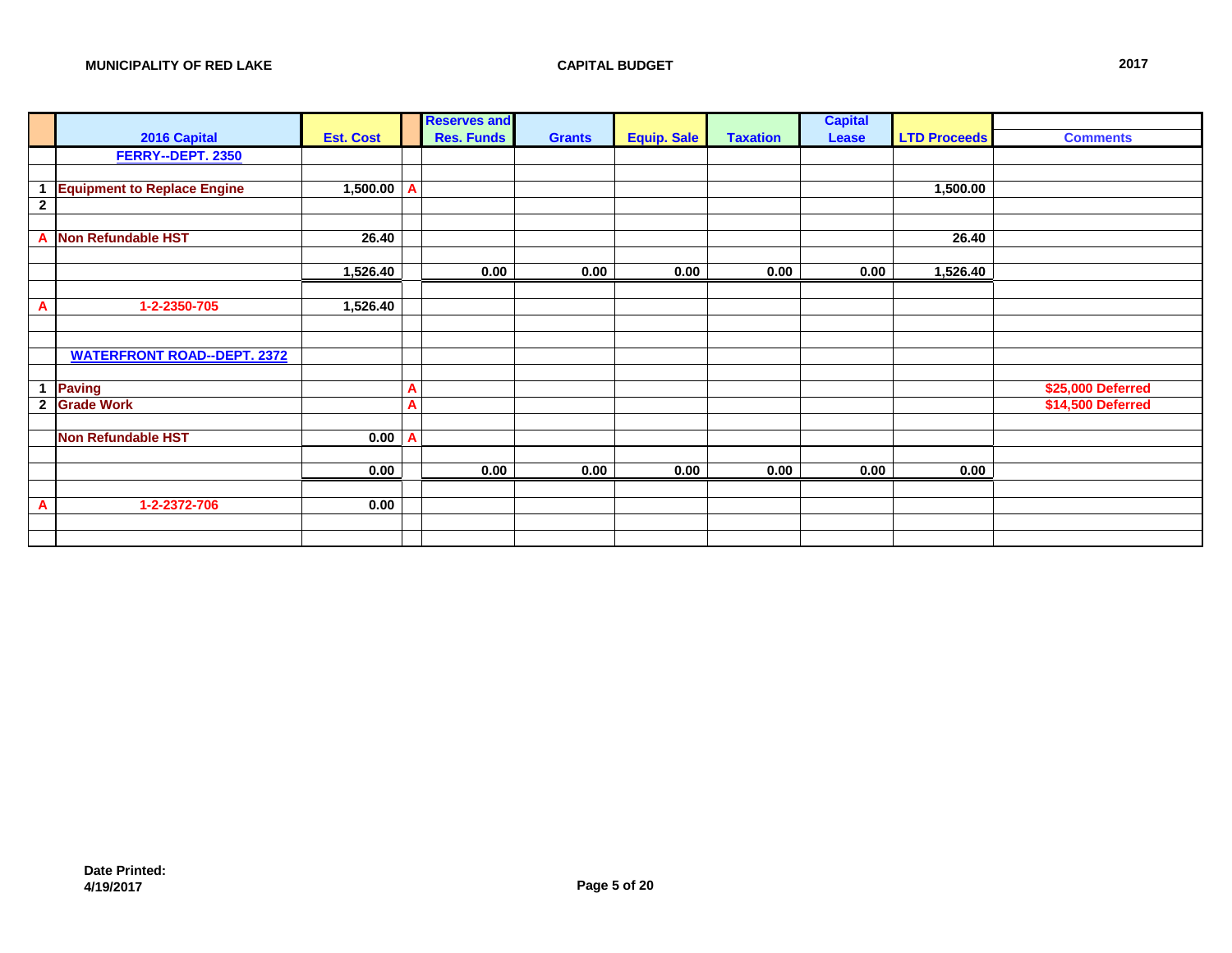|                         |                                   |                  |   | <b>Reserves and</b> |               |                    |                 | <b>Capital</b> |                     |                                 |
|-------------------------|-----------------------------------|------------------|---|---------------------|---------------|--------------------|-----------------|----------------|---------------------|---------------------------------|
|                         | 2016 Capital                      | <b>Est. Cost</b> |   | <b>Res. Funds</b>   | <b>Grants</b> | <b>Equip. Sale</b> | <b>Taxation</b> | <b>Lease</b>   | <b>LTD Proceeds</b> | <b>Comments</b>                 |
|                         | <b>LASSIE ROAD--DEPT. 2374</b>    |                  |   |                     |               |                    |                 |                |                     |                                 |
|                         |                                   |                  |   |                     |               |                    |                 |                |                     | ** Subject to Approval (Grants) |
| $\mathbf{1}$            | <b>Road--Subgrade and Asphalt</b> |                  | A |                     |               |                    |                 |                |                     | \$886,747 Deferred to 2018 **   |
| $\mathbf{2}$            | <b>Water Main</b>                 |                  | C |                     |               |                    |                 |                |                     | \$498,361 Deferred to 2018 **   |
|                         | 3 Sewage Main                     |                  | B |                     |               |                    |                 |                |                     | \$434,612 Deferred to 2018 **   |
| $\overline{\mathbf{4}}$ | <b>Storm Sewer</b>                |                  | E |                     |               |                    |                 |                |                     | \$100,067 Deferred to 2018 **   |
| 5                       | Sidewalk                          |                  | D |                     |               |                    |                 |                |                     | \$356,060 Deferred to 2018 **   |
| 6                       | <b>Curbs</b>                      |                  | F |                     |               |                    |                 |                |                     | \$491,702 Deferred to 2018 **   |
|                         |                                   |                  |   |                     |               |                    |                 |                |                     |                                 |
| A                       | <b>Non Refundable HST</b>         | 0.00             |   |                     |               |                    |                 |                |                     |                                 |
| B                       | <b>Non Refundable HST</b>         | 0.00             |   |                     |               |                    |                 |                |                     | *** Funding Not Approved        |
| C                       | <b>Non Refundable HST</b>         | 0.00             |   |                     |               |                    |                 |                |                     | as at 2017/02/21 ***            |
| D                       | <b>Non Refundable HST</b>         | 0.00             |   |                     |               |                    |                 |                |                     |                                 |
| Е                       | Non Refundable HST                | 0.00             |   |                     |               |                    |                 |                |                     |                                 |
|                         | <b>Non Refundable HST</b>         | 0.00             |   |                     |               |                    |                 |                |                     |                                 |
|                         |                                   |                  |   |                     |               |                    |                 |                |                     |                                 |
|                         |                                   |                  |   |                     |               |                    |                 |                |                     |                                 |
|                         |                                   | 0.00             |   |                     | 0.00          | 0.00               | 0.00            | 0.00           | 0.00                |                                 |
|                         |                                   |                  |   |                     |               |                    |                 |                |                     |                                 |
| A                       | 1-2-2374-706                      | 0.00             |   |                     |               |                    |                 |                |                     |                                 |
| B                       | 1-2-2374-707                      | 0.00             |   |                     |               |                    |                 |                |                     |                                 |
| $\mathbf c$             | 1-2-2374-708                      | 0.00             |   |                     |               |                    |                 |                |                     |                                 |
| D                       | 1-2-2374-709                      | 0.00             |   |                     |               |                    |                 |                |                     |                                 |
| Ε                       | 1-2-2374-711                      | 0.00             |   |                     |               |                    |                 |                |                     |                                 |
| F.                      | 1-2-2374-713                      | 0.00             |   |                     |               |                    |                 |                |                     |                                 |
|                         |                                   |                  |   |                     |               |                    |                 |                |                     |                                 |
|                         |                                   |                  |   |                     |               |                    |                 |                |                     |                                 |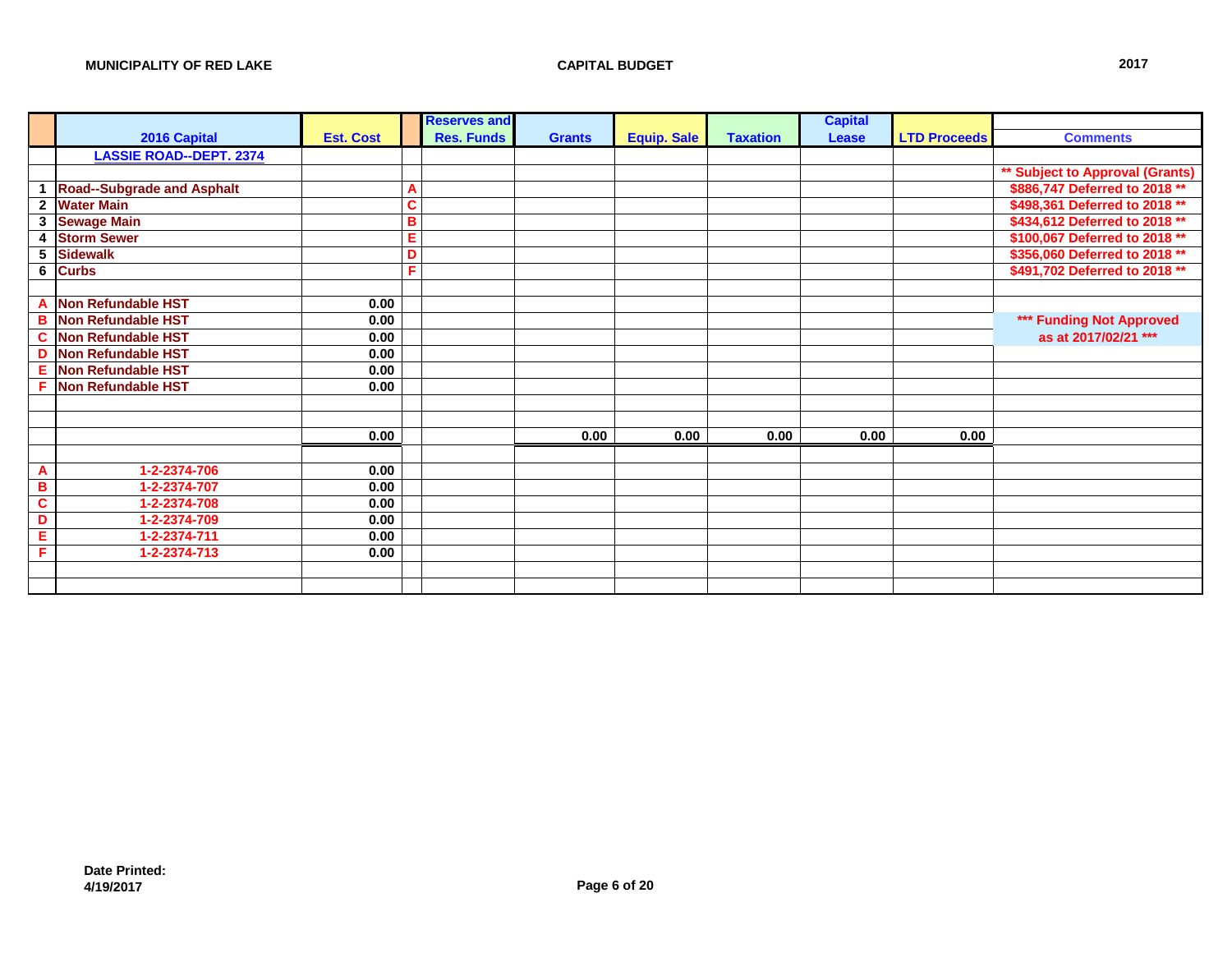|                         |                                             |                  |              | <b>Reserves and</b> |               |                    |                 | <b>Capital</b> |                     |                 |
|-------------------------|---------------------------------------------|------------------|--------------|---------------------|---------------|--------------------|-----------------|----------------|---------------------|-----------------|
|                         | 2016 Capital                                | <b>Est. Cost</b> |              | <b>Res. Funds</b>   | <b>Grants</b> | <b>Equip. Sale</b> | <b>Taxation</b> | Lease          | <b>LTD Proceeds</b> | <b>Comments</b> |
|                         | <b>HIGHWAY 618--DEPT. 2379</b>              |                  |              |                     |               |                    |                 |                |                     |                 |
|                         |                                             |                  |              |                     |               |                    |                 |                |                     |                 |
| 1                       | <b>Sidewalk and Hydrant Replacements</b>    | $15,000.00$ C    |              |                     |               |                    |                 |                | 15.000.00           |                 |
|                         | <b>Granular A</b>                           | $25,947.12$ B    |              |                     |               |                    |                 |                | 25,947.12           |                 |
|                         | <b>Concrete Sidewalk</b>                    | 343,575.00 B     |              |                     |               |                    |                 |                | 343,575.00          |                 |
|                         | <b>Tactile Walking Surface</b>              | 6,920.54 B       |              |                     |               |                    |                 |                | 6,920.54            |                 |
|                         | <b>Valves</b>                               | $0.00$ D         |              |                     |               |                    |                 |                |                     |                 |
|                         | <b>Hydrant Sets</b>                         | 48,546.56 D      |              |                     |               |                    |                 |                | 48,546.56           |                 |
|                         | <b>Service Connection Appurtenance Sets</b> | $0.00$ D         |              |                     |               |                    |                 |                |                     |                 |
|                         | <b>Connections to Existing Watermains</b>   | $0.00$ D         |              |                     |               |                    |                 |                |                     |                 |
|                         | <b>Temporary Potable Water Supply Servi</b> | 0.00             | $\mathbf{A}$ |                     |               |                    |                 |                |                     |                 |
|                         | <b>Removal of Concrete Sidewalk</b>         | 17,757.33        | $\mathbf{A}$ |                     |               |                    |                 |                | 17,757.33           |                 |
|                         | <b>Removal of Hydrants</b>                  | 17,917.60 A      |              |                     |               |                    |                 |                | 17,917.60           |                 |
|                         | <b>Removal of Valves</b>                    | $2,922.64$ A     |              |                     |               |                    |                 |                | 2,922.64            |                 |
|                         | <b>Hydrant Repairs</b>                      | 5,000.00 D       |              |                     |               |                    |                 |                | 5,000.00            |                 |
|                         | <b>Contingency (10%)</b>                    | 46,358.68 A      |              |                     |               |                    |                 |                | 46,358.68           |                 |
|                         |                                             |                  |              |                     |               |                    |                 |                |                     |                 |
|                         |                                             |                  |              |                     |               |                    |                 |                |                     |                 |
| A                       | <b>Non Refundable HST</b>                   | 1,495.23         |              |                     |               |                    |                 |                | 1,495.23            |                 |
| B                       | <b>Non Refundable HST</b>                   | 6,625.39         |              |                     |               |                    |                 |                | 6,625.39            |                 |
| $\overline{\mathbf{c}}$ | <b>Non Refundable HST</b>                   | 264.00           |              |                     |               |                    |                 |                | 264.00              |                 |
| D                       | <b>Non Refundable HST</b>                   | 942.42           |              |                     |               |                    |                 |                | 942.42              |                 |
|                         |                                             |                  |              |                     |               |                    |                 |                |                     |                 |
|                         |                                             | 539,272.51       |              | 0.00                | 0.00          | 0.00               | 0.00            | 0.00           | 539,272.51          |                 |
|                         |                                             |                  |              |                     |               |                    |                 |                |                     |                 |
| $\mathbf{A}$            | 1-2-2379-701                                | 91,451.48        |              |                     |               |                    |                 |                |                     |                 |
| B                       | 1-2-2379-709                                | 383,068.05       |              |                     |               |                    |                 |                |                     |                 |
| $\overline{\mathbf{c}}$ | 1-2-2379-716                                | 15,264.00        |              |                     |               |                    |                 |                |                     |                 |
| D                       | 1-2-2379-725                                | 49,488.98        |              |                     |               |                    |                 |                |                     |                 |
|                         |                                             |                  |              |                     |               |                    |                 |                |                     |                 |
|                         |                                             |                  |              |                     |               |                    |                 |                |                     |                 |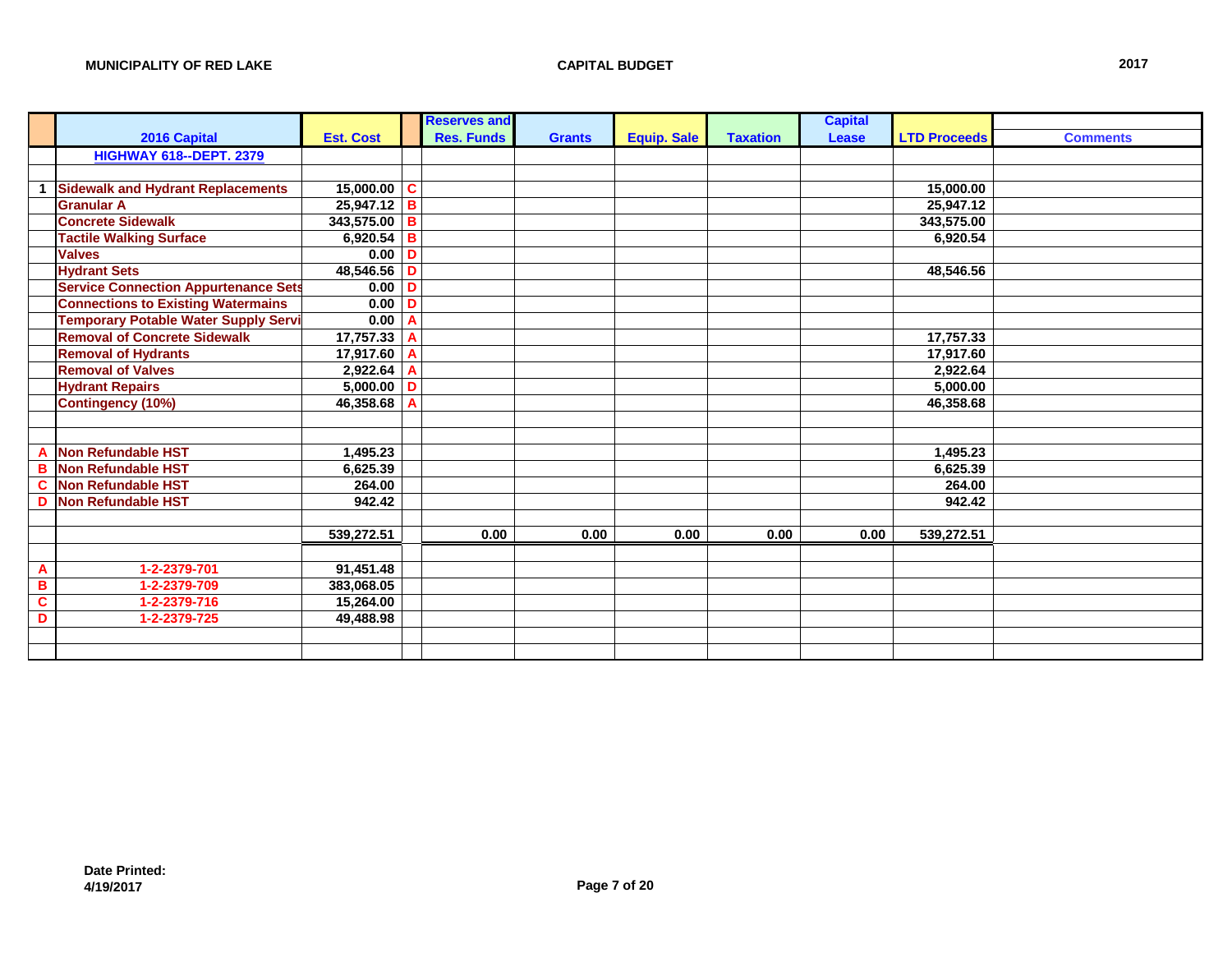|                         |                                       |                    |                | <b>Reserves and</b> |               |                    |                 | <b>Capital</b> |                     |                          |
|-------------------------|---------------------------------------|--------------------|----------------|---------------------|---------------|--------------------|-----------------|----------------|---------------------|--------------------------|
|                         | 2016 Capital                          | <b>Est. Cost</b>   |                | <b>Res. Funds</b>   | <b>Grants</b> | <b>Equip. Sale</b> | <b>Taxation</b> | <b>Lease</b>   | <b>LTD Proceeds</b> | <b>Comments</b>          |
|                         | <b>SANITARY SEWER--DEPT. 2400</b>     |                    |                |                     |               |                    |                 |                |                     |                          |
|                         |                                       |                    |                |                     |               |                    |                 |                |                     |                          |
| $\mathbf 1$             | <b>SCADA/PLC Upgrades</b>             | 154.628.54         | $\overline{B}$ |                     | 115,971.41    |                    |                 |                | 38.657.13           | <b>CWWF</b>              |
| $\mathbf{2}$            | <b>Lift Station # 2 Control Panel</b> | 35,000.00          | $\mathsf{B}$   |                     | 26,250.00     |                    |                 |                | 8,750.00            | <b>CWWF</b>              |
| 3                       | <b>Tender Ready Drawings</b>          | 230,011.79         | $\mathsf{D}$   |                     | 172,508.84    |                    |                 |                | 57,502.95           | <b>CWWF</b>              |
| $\overline{\mathbf{4}}$ | <b>WSER Feasibility Study</b>         | $30,000.00$ D      |                |                     | 22.500.00     |                    |                 |                | 7,500.00            | <b>CWWF</b>              |
| 5                       | <b>CSTP--Lift Station Rebuild</b>     | 15,395.05          | $\overline{A}$ |                     | 4,865.86      |                    |                 |                | 10,529.19           | <b>CWWF</b>              |
| 6                       | <b>RLSTP--Submersible Pump</b>        | 10,000.00          | $\mathsf{B}$   |                     |               |                    |                 |                | 10,000.00           | <b>Lift Station 6, 7</b> |
|                         | 7 RLSTP--Submersible Pump--Sludge     | $6,000.00$ B       |                |                     |               |                    |                 |                | 6,000.00            |                          |
|                         | 8 RLSTP--Roof Repairs                 | 15,000.00          | $\mathsf{A}$   |                     |               |                    |                 |                | 15,000.00           |                          |
| 9                       | <b>RLSTP--Effluent Flow Meter</b>     | $7,000.00$ B       |                |                     |               |                    |                 |                | 7,000.00            |                          |
|                         | 10 BSTP--Submersible Pump             | 8,000.00           | B              |                     |               |                    |                 |                | 8,000.00            |                          |
|                         | 11 BSTP--Sludge Bagger                | $20,000.00$ B      |                |                     |               |                    |                 |                | 20,000.00           |                          |
|                         | 12 BSTP--Diesel Repairs               | 6,000.00 B         |                |                     |               |                    |                 |                | 6,000.00            |                          |
|                         | 13 Coch Lagoon--Road Upgrades         | $10,000.00$ C      |                |                     |               |                    |                 |                | 10,000.00           |                          |
|                         | 14 MSTP--Effluent Flow Meter          | 5.500.00           | $\mathbf B$    |                     |               |                    |                 |                | 5,500.00            |                          |
|                         | 15 BSTP--Sludge Hauling Trailer       | 10,500.00 <b>B</b> |                |                     |               |                    |                 |                | 10,500.00           |                          |
|                         |                                       |                    |                |                     |               |                    |                 |                |                     |                          |
|                         | <b>Non Refundable HST</b>             | 534.95             |                | 0.00                | 85.64         | 0.00               | 0.00            | 0.00           | 449.31              |                          |
|                         | <b>Non Refundable HST</b>             | 4,622.26           |                | 0.00                | 2,503.10      | 0.00               | 0.00            | 0.00           | 2,119.17            |                          |
| C                       | <b>Non Refundable HST</b>             | 176.00             |                | 0.00                | 0.00          | 0.00               | 0.00            | 0.00           | 176.00              |                          |
| D                       | <b>Non Refundable HST</b>             | 4,576.21           |                | 0.00                | 3,432.16      | 0.00               | 0.00            | 0.00           | 1,144.05            |                          |
|                         |                                       |                    |                |                     |               |                    |                 |                |                     |                          |
|                         |                                       | 572,944.80         |                | 0.00                | 348,117.00    | 0.00               | 0.00            | 0.00           | 224,827.80          |                          |
|                         |                                       |                    |                |                     |               |                    |                 |                |                     |                          |
| A                       | 1-2-2400-700                          | 30,930.00          |                | 0.00                | 4,951.50      | 0.00               | 0.00            | 0.00           | 25,978.50           |                          |
| B                       | 1-2-2400-705                          | 267,250.80         |                | 0.00                | 144,724.51    | 0.00               | 0.00            | 0.00           | 122,526.30          |                          |
| $\mathbf c$             | 1-2-2400-706                          | 10,176.00          |                | 0.00                | 0.00          | 0.00               | 0.00            | 0.00           | 10,176.00           |                          |
| D                       | 1-2-2400-730                          | 264,588.00         |                | 0.00                | 198,441.00    | 0.00               | 0.00            | 0.00           | 66,147.00           |                          |
|                         |                                       |                    |                |                     |               |                    |                 |                |                     |                          |
|                         |                                       |                    |                |                     |               |                    |                 |                |                     |                          |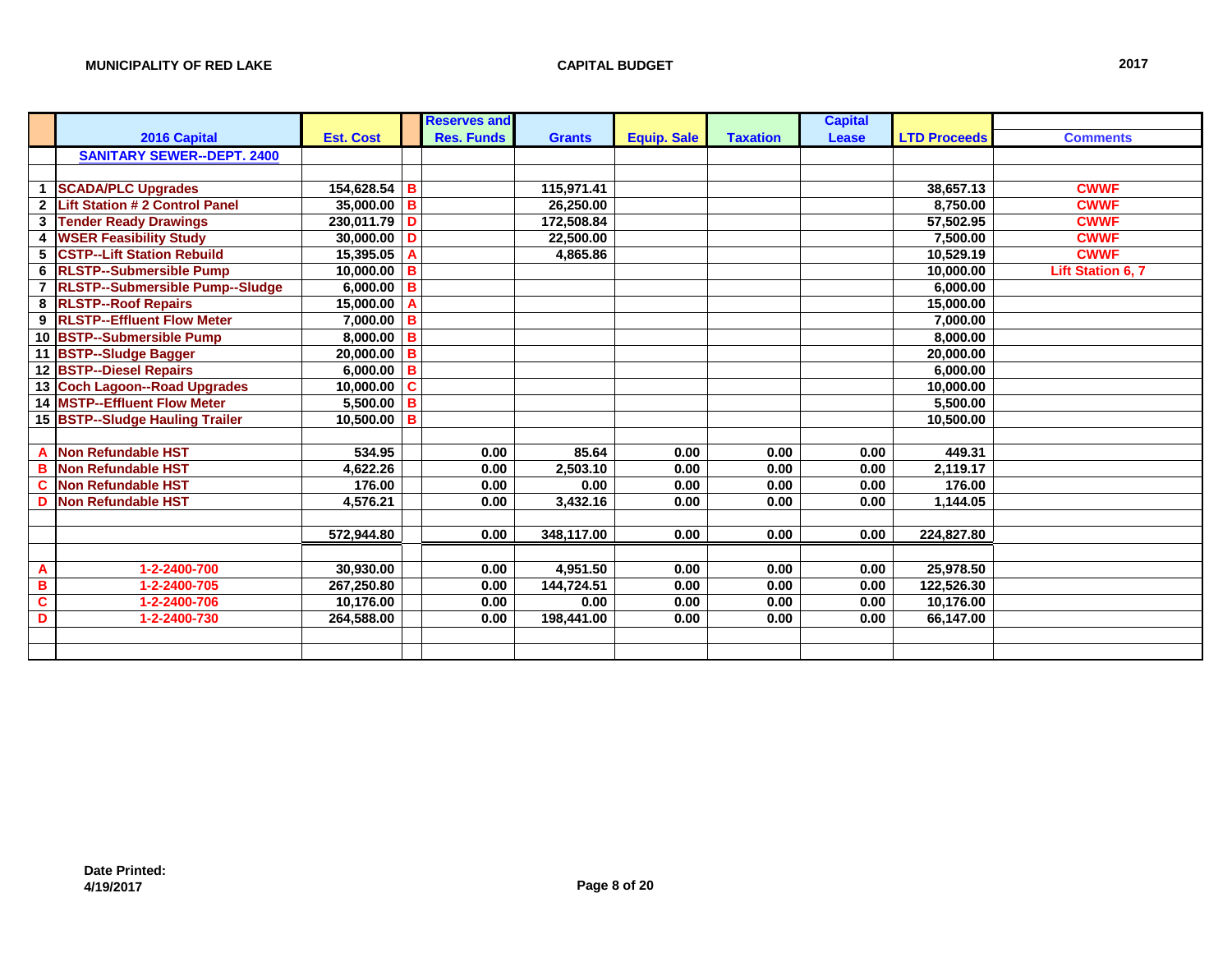|                |                                             |                  |                | <b>Reserves and</b> |               |                    |                 | <b>Capital</b> |                     |                 |
|----------------|---------------------------------------------|------------------|----------------|---------------------|---------------|--------------------|-----------------|----------------|---------------------|-----------------|
|                | 2016 Capital                                | <b>Est. Cost</b> |                | <b>Res. Funds</b>   | <b>Grants</b> | <b>Equip. Sale</b> | <b>Taxation</b> | Lease          | <b>LTD Proceeds</b> | <b>Comments</b> |
|                | <b>WATER TREATMENT PLANT--DEPT. 2405</b>    |                  |                |                     |               |                    |                 |                |                     |                 |
|                |                                             |                  |                |                     |               |                    |                 |                |                     |                 |
|                | 1 RL WTP--1720E Hach Turbidity Analyze      | $7,000.00$ B     |                |                     |               |                    |                 |                | 7,000.00            |                 |
|                | 2 RL WTP--Roof Repair                       | 15,000.00 A      |                |                     |               |                    |                 |                | 15,000.00           |                 |
|                | 3 RL WTP--Post Soda Ash Metering Pum        | 12,000.00 B      |                |                     |               |                    |                 |                | 12,000.00           |                 |
|                | 4 RL WTP--Chlorine Residual Analyzer        | $7,000.00$ B     |                |                     |               |                    |                 |                | 7,000.00            |                 |
| 5              | Radio Antenna--Water Tower                  | $6,000.00$ B     |                |                     |               |                    |                 |                | 6,000.00            |                 |
| 6              | <b>RL WTP--Diesel Controller--Power Mon</b> | $6,000.00$ B     |                |                     |               |                    |                 |                | 6,000.00            |                 |
| $\overline{7}$ | MD WTP--Distr. Pumps--HLP-5; HLP-7          | $7,000.00$ B     |                |                     |               |                    |                 |                | 7,000.00            |                 |
|                | 8 BRPS--Chlorine Residual Analyzer          | $7,000.00$ B     |                |                     |               |                    |                 |                | 7,000.00            |                 |
| 9              | <b>BRPS--Natural Gas Conversion</b>         | 78,200.00        | A              |                     | 78,200.00     |                    |                 |                |                     | <b>Gas Tax</b>  |
|                | 10 CWTP--Post Soda Ash Metering Pump        | 10,000.00        | $\mathbf{B}$   |                     |               |                    |                 |                | 10.000.00           |                 |
|                | 11 CWTP--Chemical Metering Pumps            | $5,000.00$ B     |                |                     |               |                    |                 |                | 5.000.00            |                 |
|                | 12 Chlorine Gas Scales                      | 10,000.00        | $\overline{B}$ |                     |               |                    |                 |                | 10,000.00           |                 |
|                | 13 SCADA/PLC Upgrades                       | 160,982.70 B     |                |                     | 120,737.03    |                    |                 |                | 40,245.67           | <b>CWWF</b>     |
|                |                                             |                  |                |                     |               |                    |                 |                |                     |                 |
|                | <b>Non Refundable HST</b>                   | 1.640.32         |                | 0.00                | 1,376.32      | 0.00               | 0.00            | 0.00           | 1,640.32            |                 |
| B              | <b>Non Refundable HST</b>                   | 4,188.50         |                | 0.00                | 2,124.97      | 0.00               | 0.00            | 0.00           | 2,063.52            |                 |
|                | <b>Non Refundable HST</b>                   |                  |                |                     |               |                    |                 |                |                     |                 |
|                |                                             |                  |                |                     |               |                    |                 |                |                     |                 |
|                |                                             | 337,011.52       |                | 0.00                | 202.438.32    | 0.00               | 0.00            | 0.00           | 135,949.51          |                 |
|                |                                             |                  |                |                     |               |                    |                 |                |                     |                 |
| A              | 1-2-2405-700                                | 94,840.32        |                |                     |               |                    |                 |                |                     |                 |
| B              | 1-2-2405-705                                | 242,171.20       |                |                     |               |                    |                 |                |                     |                 |
| C              | 1-2-2405-730                                |                  |                |                     |               |                    |                 |                |                     |                 |
|                |                                             |                  |                |                     |               |                    |                 |                |                     |                 |
|                |                                             |                  |                |                     |               |                    |                 |                |                     |                 |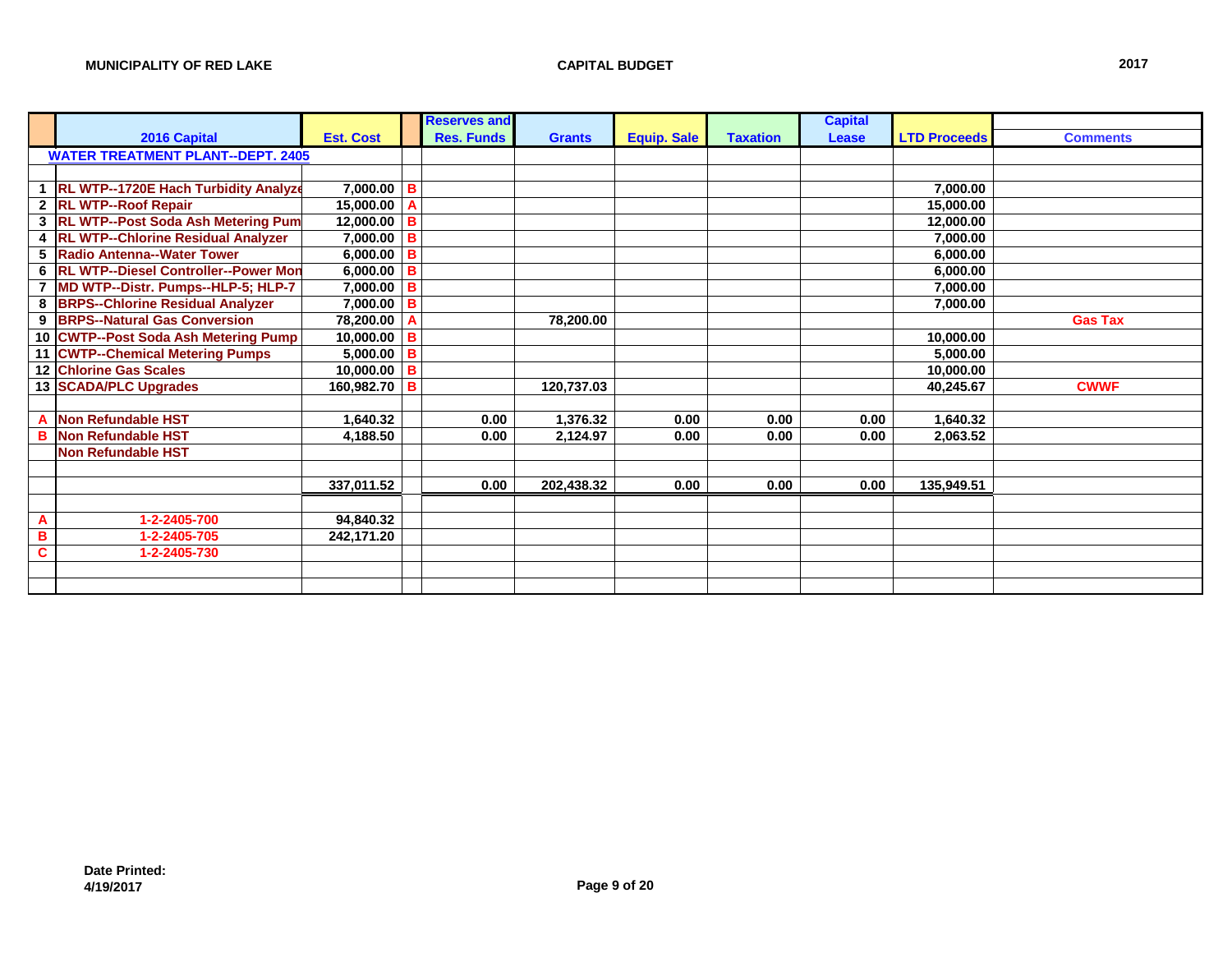|                         |                                        |                  | <b>Reserves and</b> |               |                    |                 | <b>Capital</b> |                     |                             |
|-------------------------|----------------------------------------|------------------|---------------------|---------------|--------------------|-----------------|----------------|---------------------|-----------------------------|
|                         | 2016 Capital                           | <b>Est. Cost</b> | <b>Res. Funds</b>   | <b>Grants</b> | <b>Equip. Sale</b> | <b>Taxation</b> | Lease          | <b>LTD Proceeds</b> | <b>Comments</b>             |
|                         | <b>WASTE DISPOSAL SITE--DEPT. 2415</b> |                  |                     |               |                    |                 |                |                     |                             |
|                         |                                        |                  |                     |               |                    |                 |                |                     |                             |
|                         | 1 Transfer Station Development         | 198,589.79 A     |                     |               |                    |                 |                | 198,589.79          | \$716,874 -- Phase 2 (2018) |
|                         | 2 Closure of Existing WDS              | 376,375.39 D     |                     |               |                    |                 |                | 376,375.39          |                             |
|                         | 3 Access Road                          | $57,206.02$ B    |                     |               |                    |                 |                | 57,206.02           |                             |
| $\overline{\mathbf{4}}$ | 40,000 cu. M. Expansion                | 75,000.00 C      |                     |               |                    |                 |                | 75,000.00           |                             |
|                         | 5 Engineering                          | $30,000.00$ C    |                     |               |                    |                 |                | 30,000.00           |                             |
|                         |                                        |                  |                     |               |                    |                 |                |                     |                             |
|                         | A Non Refundable HST                   | 3,495.18         |                     |               |                    |                 |                | 3,495.18            |                             |
| B                       | <b>Non Refundable HST</b>              | 1,006.83         |                     |               |                    |                 |                | 1,006.83            |                             |
| $\overline{\mathbf{c}}$ | <b>Non Refundable HST</b>              | 1,848.00         |                     |               |                    |                 |                | 1,848.00            |                             |
| D                       | <b>Non Refundable HST</b>              | 6,624.21         |                     |               |                    |                 |                | 6,624.21            |                             |
|                         |                                        |                  |                     |               |                    |                 |                |                     |                             |
|                         |                                        | 750,145.41       | 0.00                | 0.00          | 0.00               | 0.00            | 0.00           | 750,145.41          |                             |
|                         |                                        |                  |                     |               |                    |                 |                |                     |                             |
| $\mathbf{A}$            | 1-2-2415-700                           | 202,084.97       |                     |               |                    |                 |                |                     |                             |
| $\overline{\mathbf{B}}$ | 1-2-2415-706                           | 58,212.85        |                     |               |                    |                 |                |                     |                             |
| $\overline{\mathbf{c}}$ | 1-2-2415-716                           | 106,848.00       |                     |               |                    |                 |                |                     |                             |
| D                       | 1-2-2415-720                           | 382,999.60       |                     |               |                    |                 |                |                     |                             |
|                         |                                        |                  |                     |               |                    |                 |                |                     |                             |
|                         |                                        |                  |                     |               |                    |                 |                |                     |                             |
|                         | <b>RECYCLING--DEPT. 2420</b>           |                  |                     |               |                    |                 |                |                     |                             |
|                         |                                        |                  |                     |               |                    |                 |                |                     |                             |
| $\mathbf{1}$            |                                        |                  |                     |               |                    |                 |                |                     |                             |
| $\overline{\mathbf{2}}$ |                                        |                  |                     |               |                    |                 |                |                     |                             |
|                         |                                        |                  |                     |               |                    |                 |                |                     |                             |
|                         | <b>Non Refundable HST</b>              |                  |                     |               |                    |                 |                |                     |                             |
|                         |                                        |                  |                     |               |                    |                 |                |                     |                             |
|                         |                                        | 0.00             | 0.00                | 0.00          | 0.00               | 0.00            | 0.00           | 0.00                |                             |
|                         |                                        |                  |                     |               |                    |                 |                |                     |                             |
| $\mathbf{A}$            | 1-2-2420-700                           |                  |                     |               |                    |                 |                |                     |                             |
| $\overline{\mathbf{B}}$ | 1-2-2420-705                           |                  |                     |               |                    |                 |                |                     |                             |
|                         |                                        |                  |                     |               |                    |                 |                |                     |                             |
|                         |                                        |                  |                     |               |                    |                 |                |                     |                             |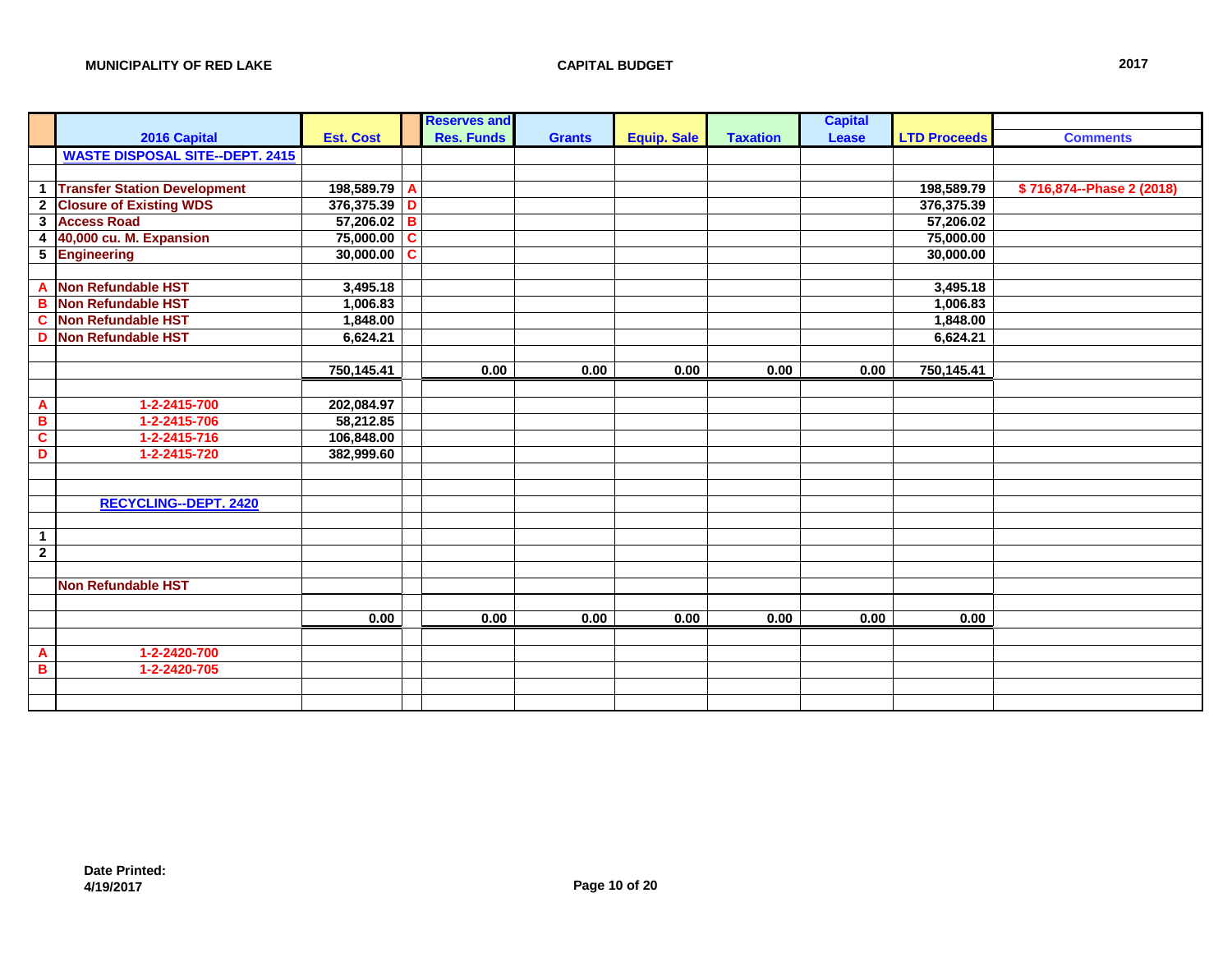|                                         |                               |                  | <b>Reserves and</b> |      |               |                    |                 | <b>Capital</b> |                     |                            |
|-----------------------------------------|-------------------------------|------------------|---------------------|------|---------------|--------------------|-----------------|----------------|---------------------|----------------------------|
|                                         | 2016 Capital                  | <b>Est. Cost</b> | <b>Res. Funds</b>   |      | <b>Grants</b> | <b>Equip. Sale</b> | <b>Taxation</b> | <b>Lease</b>   | <b>LTD Proceeds</b> | <b>Comments</b>            |
|                                         | DAY CARE--DEPT. 2615          |                  |                     |      |               |                    |                 |                |                     |                            |
|                                         |                               |                  |                     |      |               |                    |                 |                |                     |                            |
| $\mathbf{1}$                            | <b>Entrance Ramp</b>          | $2,500.00$ B     |                     |      | 2,500.00      |                    |                 |                |                     | <b>No Funds--Not Doing</b> |
| $\overline{2}$                          | <b>Storage Shed - SJELC</b>   |                  | $\mathbf{A}$        |      |               |                    |                 |                |                     | \$4,281 Deferred           |
| $\overline{\mathbf{3}}$                 |                               |                  |                     |      |               |                    |                 |                |                     |                            |
|                                         |                               |                  |                     |      |               |                    |                 |                |                     |                            |
| $\mathbf{A}$                            | <b>Non Refundable HST</b>     | 0.00             |                     |      |               |                    |                 |                |                     |                            |
| $\overline{B}$                          | Non Refundable HST            | 44.00            |                     |      |               |                    | 44.00           |                |                     |                            |
|                                         |                               |                  |                     |      |               |                    |                 |                |                     |                            |
|                                         |                               | 2,544.00         |                     | 0.00 | 2,500.00      | 0.00               | 44.00           | 0.00           | 0.00                |                            |
|                                         |                               |                  |                     |      |               |                    |                 |                |                     |                            |
| $\mathbf{A}$                            | 1-2-2615-700                  | 0.00             |                     |      |               |                    |                 |                |                     |                            |
| B                                       | 1-2-2615-720                  | 2,544.00         |                     |      |               |                    |                 |                |                     |                            |
|                                         |                               |                  |                     |      |               |                    |                 |                |                     |                            |
|                                         |                               |                  |                     |      |               |                    |                 |                |                     |                            |
|                                         | <b>RECREATION--DEPT. 2700</b> |                  |                     |      |               |                    |                 |                |                     |                            |
|                                         |                               |                  |                     |      |               |                    |                 |                |                     |                            |
| $\mathbf{1}$                            |                               |                  |                     |      |               |                    |                 |                |                     |                            |
|                                         |                               |                  |                     |      |               |                    |                 |                |                     |                            |
|                                         |                               |                  |                     |      |               |                    |                 |                |                     |                            |
|                                         |                               |                  |                     |      |               |                    |                 |                |                     |                            |
|                                         | <b>Non Refundable HST</b>     |                  |                     |      |               |                    |                 |                |                     |                            |
|                                         | <b>Non Refundable HST</b>     |                  |                     |      |               |                    |                 |                |                     |                            |
|                                         |                               |                  |                     |      |               |                    |                 |                |                     |                            |
|                                         |                               | 0.00             |                     | 0.00 | 0.00          | 0.00               | 0.00            | 0.00           | 0.00                |                            |
|                                         | 1-2-2700-700                  |                  |                     |      |               |                    |                 |                |                     |                            |
| $\mathbf{A}$<br>$\overline{\mathbf{B}}$ |                               |                  |                     |      |               |                    |                 |                |                     |                            |
| $\overline{\mathbf{c}}$                 | 1-2-2700-705<br>1-2-2700-720  |                  |                     |      |               |                    |                 |                |                     |                            |
| D                                       | 1-2-2700-721                  |                  |                     |      |               |                    |                 |                |                     |                            |
|                                         |                               |                  |                     |      |               |                    |                 |                |                     |                            |
|                                         |                               |                  |                     |      |               |                    |                 |                |                     |                            |
|                                         |                               |                  |                     |      |               |                    |                 |                |                     |                            |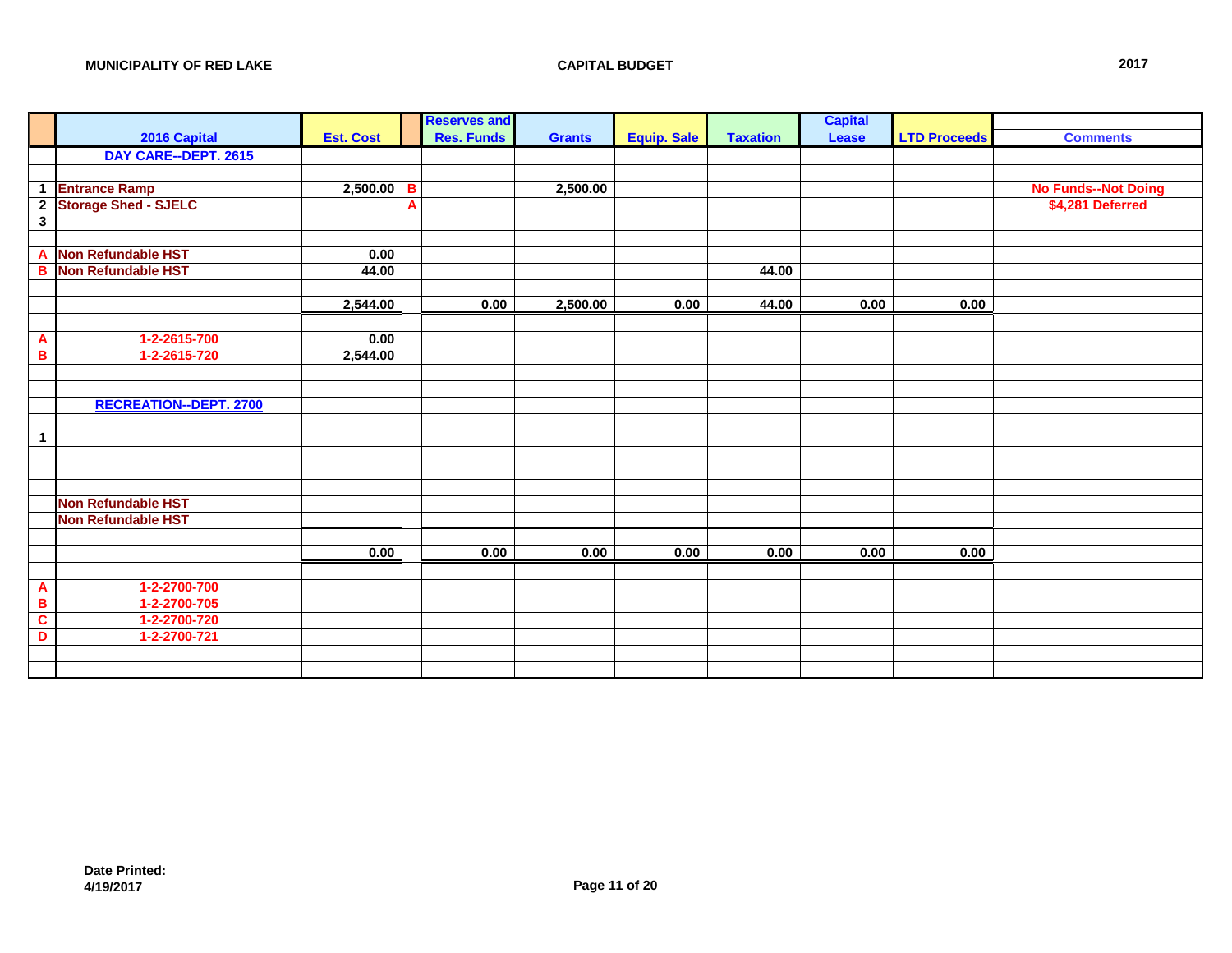|                         |                                |                       | <b>Reserves and</b> |               |                    |                 | <b>Capital</b> |                     |                               |
|-------------------------|--------------------------------|-----------------------|---------------------|---------------|--------------------|-----------------|----------------|---------------------|-------------------------------|
|                         | 2016 Capital                   | <b>Est. Cost</b>      | <b>Res. Funds</b>   | <b>Grants</b> | <b>Equip. Sale</b> | <b>Taxation</b> | Lease          | <b>LTD Proceeds</b> | <b>Comments</b>               |
|                         | <b>FACILITIES--DEPT. 2750</b>  |                       |                     |               |                    |                 |                |                     |                               |
|                         |                                |                       |                     |               |                    |                 |                |                     |                               |
|                         | 1 Signage - Nungessor          | 5,000.00 $ C $        |                     |               |                    |                 |                | 5,000.00            |                               |
| $\mathbf{2}$            | Lawnmower                      | $9,000.00$ B          |                     |               |                    |                 |                | 9,000.00            |                               |
| $\mathbf{3}$            | <b>Truck</b>                   | 31,000.00 B           |                     |               |                    | 31,000.00       |                |                     | <b>Insurance Proceeds #34</b> |
| 4                       |                                |                       |                     |               |                    |                 |                |                     |                               |
|                         |                                |                       |                     |               |                    |                 |                |                     |                               |
| в                       | Non Refundable HST             | 704.00                |                     |               |                    | 545.60          |                | 158.40              |                               |
| C                       | Non Refundable HST             | 88.00                 |                     |               |                    |                 |                | 88.00               |                               |
|                         |                                |                       |                     |               |                    |                 |                |                     |                               |
|                         |                                | 45,792.00             | 0.00                | 0.00          | 0.00               | 31,545.60       | 0.00           | 14,246.40           |                               |
|                         |                                |                       |                     |               |                    |                 |                |                     |                               |
| A                       | 1-2-2750-700                   |                       |                     |               |                    |                 |                |                     |                               |
| $\, {\bf B}$            | 1-2-2750-705                   | 40,704.00             |                     |               |                    |                 |                |                     |                               |
| $\mathbf c$             | 1-2-2750-710                   | 5,088.00              |                     |               |                    |                 |                |                     |                               |
|                         |                                |                       |                     |               |                    |                 |                |                     |                               |
|                         |                                |                       |                     |               |                    |                 |                |                     |                               |
|                         | PARKS--DEPT. 2751              |                       |                     |               |                    |                 |                |                     |                               |
|                         |                                |                       |                     |               |                    |                 |                |                     |                               |
| $\mathbf{1}$            | <b>Centennial Park Signage</b> | 783.00 $\overline{C}$ |                     |               |                    |                 |                | 783.00              |                               |
| $\mathbf{2}$            | <b>Gate - Norseman Park</b>    | $2,530.00$ D          |                     |               |                    |                 |                | 2,530.00            |                               |
|                         | 3 Splash Pad                   | 282,999.03 A          |                     | 282,999.03    |                    |                 |                |                     | Gas Tax \$182,999//Canada 150 |
|                         | 4 Rubberized Safety Surface    | $32,200.00$ A         |                     | 32,200.00     |                    |                 |                |                     | <b>Gas Tax</b>                |
| 5                       | <b>Splash Park Seating</b>     | 45,000.00 B           |                     | 45,000.00     |                    |                 |                |                     | <b>Gas Tax</b>                |
|                         | 6 Benches - Parks              | $5,000.00$ B          |                     |               |                    |                 |                | 5,000.00            |                               |
|                         | 7 Other Signage                | $2,000.00$ C          |                     |               |                    |                 |                | 2,000.00            |                               |
|                         |                                |                       |                     |               |                    |                 |                |                     |                               |
| A                       | <b>Non Refundable HST</b>      | 5,547.50              |                     |               |                    |                 |                | 5,547.50            |                               |
| B                       | <b>Non Refundable HST</b>      | 880.00                |                     |               |                    |                 |                | 88.00               |                               |
| $\mathbf c$             | Non Refundable HST             | 48.98                 |                     |               |                    |                 |                | 48.98               |                               |
| D                       | <b>Non Refundable HST</b>      | 44.53                 |                     |               |                    |                 |                | 44.53               |                               |
|                         |                                |                       |                     |               |                    |                 |                |                     |                               |
|                         |                                | 377,033.04            | 0.00                | 360,199.03    | 0.00               | 0.00            | 0.00           | 16,042.01           |                               |
|                         |                                |                       |                     |               |                    |                 |                |                     |                               |
| A                       | 1-2-2751-700                   | 320,746.53            |                     |               |                    |                 |                |                     |                               |
| $\overline{\mathbf{B}}$ | 1-2-2751-705                   | 50,880.00             |                     |               |                    |                 |                |                     |                               |
| $\mathbf c$             | 1-2-2751-710                   | 2,831.98              |                     |               |                    |                 |                |                     |                               |
| D                       | 1-2-2751-722                   | 2,574.53              |                     |               |                    |                 |                |                     |                               |
|                         |                                |                       |                     |               |                    |                 |                |                     |                               |
|                         |                                |                       |                     |               |                    |                 |                |                     |                               |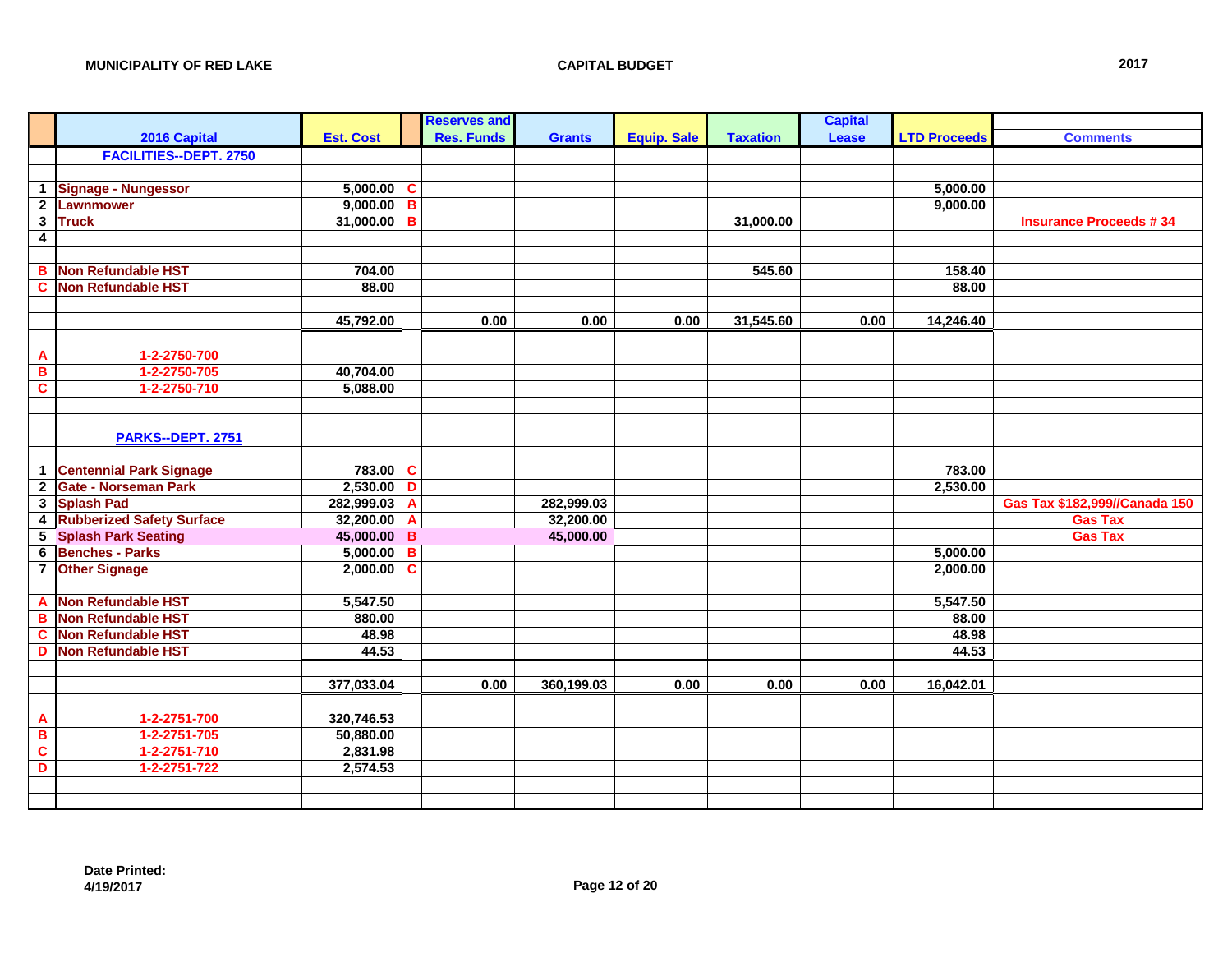|                         |                                     |                  | <b>Reserves and</b> |               |                    |                 | <b>Capital</b> |                     |                 |
|-------------------------|-------------------------------------|------------------|---------------------|---------------|--------------------|-----------------|----------------|---------------------|-----------------|
|                         | 2016 Capital                        | <b>Est. Cost</b> | <b>Res. Funds</b>   | <b>Grants</b> | <b>Equip. Sale</b> | <b>Taxation</b> | <b>Lease</b>   | <b>LTD Proceeds</b> | <b>Comments</b> |
|                         | <b>MUNICIPAL OFFICE--DEPT. 2754</b> |                  |                     |               |                    |                 |                |                     |                 |
|                         |                                     |                  |                     |               |                    |                 |                |                     |                 |
| $\mathbf 1$             | <b>Shingles</b>                     | $5,051.43$ A     |                     |               |                    |                 |                | 5,051.43            |                 |
| $\overline{\mathbf{2}}$ | Painting                            | 8,932.49 A       |                     |               |                    |                 |                | 8,932.49            |                 |
| $\overline{\mathbf{3}}$ | <b>Sidewalks--Brick Heaving</b>     | $1,000.00$ B     |                     |               |                    |                 |                | 1,000.00            |                 |
| $\overline{\mathbf{4}}$ | <b>Energy Audit</b>                 | $12,500.00$ C    |                     |               |                    |                 |                | 12,500.00           |                 |
|                         |                                     |                  |                     |               |                    |                 |                |                     |                 |
| $\overline{A}$          | Non Refundable HST                  | 246.12           |                     |               |                    |                 |                | 246.12              |                 |
| B                       | <b>Non Refundable HST</b>           | 17.60            |                     |               |                    |                 |                | 17.60               |                 |
| $\mathbf c$             | <b>Non Refundable HST</b>           | 220.00           |                     |               |                    |                 |                | 220.00              |                 |
|                         |                                     |                  |                     |               |                    |                 |                |                     |                 |
|                         |                                     | 27,967.64        | 0.00                | 0.00          | 0.00               | 0.00            | 0.00           | 27,967.64           |                 |
|                         |                                     |                  |                     |               |                    |                 |                |                     |                 |
| A                       | 1-2-2754-700                        | 14,230.04        |                     |               |                    |                 |                |                     |                 |
| B                       | 1-2-2754-709                        | 1,017.60         |                     |               |                    |                 |                |                     |                 |
| $\overline{\mathbf{c}}$ | 1-2-2754-715                        | 12,720.00        |                     |               |                    |                 |                |                     |                 |
|                         |                                     |                  |                     |               |                    |                 |                |                     |                 |
|                         |                                     |                  |                     |               |                    |                 |                |                     |                 |
|                         | <b>BEACHES--DEPT. 2755</b>          |                  |                     |               |                    |                 |                |                     |                 |
|                         |                                     |                  |                     |               |                    |                 |                |                     |                 |
| $\mathbf{1}$            |                                     |                  |                     |               |                    |                 |                |                     |                 |
| $\overline{\mathbf{2}}$ |                                     |                  |                     |               |                    |                 |                |                     |                 |
|                         |                                     |                  |                     |               |                    |                 |                |                     |                 |
|                         |                                     |                  |                     |               |                    |                 |                |                     |                 |
|                         |                                     | 0.00             | 0.00                | 0.00          | 0.00               | 0.00            | 0.00           | 0.00                |                 |
|                         |                                     |                  |                     |               |                    |                 |                |                     |                 |
| $\overline{A}$          | 1-2-2755-722                        |                  |                     |               |                    |                 |                |                     |                 |
|                         |                                     |                  |                     |               |                    |                 |                |                     |                 |
|                         |                                     |                  |                     |               |                    |                 |                |                     |                 |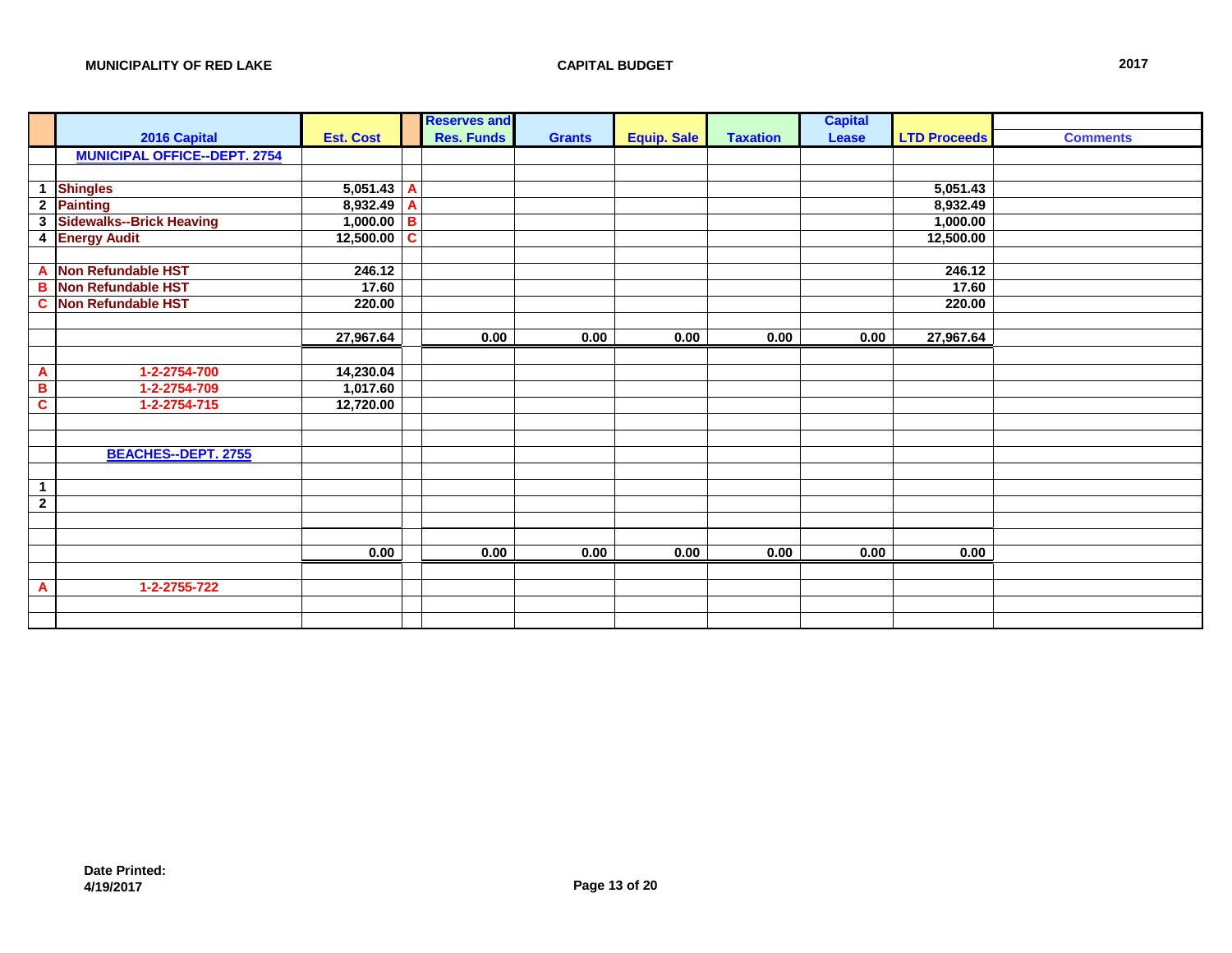|                |                                  |                  | <b>Reserves and</b> |               |                    |                 | <b>Capital</b> |                     |                 |
|----------------|----------------------------------|------------------|---------------------|---------------|--------------------|-----------------|----------------|---------------------|-----------------|
|                | 2016 Capital                     | <b>Est. Cost</b> | <b>Res. Funds</b>   | <b>Grants</b> | <b>Equip. Sale</b> | <b>Taxation</b> | Lease          | <b>LTD Proceeds</b> | <b>Comments</b> |
|                | DOCKS--DEPT. 2756                |                  |                     |               |                    |                 |                |                     |                 |
|                |                                  |                  |                     |               |                    |                 |                |                     |                 |
|                | 1 Government Dock                | 17,000.00        | $\overline{A}$      |               |                    |                 |                | 17,000.00           |                 |
|                | 2 Concrete--Sidewalks            |                  | B                   |               |                    |                 |                |                     |                 |
|                | 3 Re-decking Dock                | $2,168.64$ A     |                     |               |                    |                 |                | 2,168.64            |                 |
|                |                                  |                  |                     |               |                    |                 |                |                     |                 |
| A              | Non Refundable HST               | 337.37           |                     |               |                    |                 |                | 337.37              |                 |
|                | <b>B</b> Non Refundable HST      | 0.00             |                     |               |                    |                 |                |                     |                 |
|                |                                  |                  |                     |               |                    |                 |                |                     |                 |
|                |                                  | 19,506.01        | 0.00                | 0.00          | 0.00               | 0.00            | 0.00           | 19,506.01           |                 |
|                |                                  |                  |                     |               |                    |                 |                |                     |                 |
| $\frac{A}{B}$  | 1-2-2756-705                     | 19,506.01        |                     |               |                    |                 |                |                     |                 |
|                | 1-2-2756-709                     | 0.00             |                     |               |                    |                 |                |                     |                 |
|                |                                  |                  |                     |               |                    |                 |                |                     |                 |
|                |                                  |                  |                     |               |                    |                 |                |                     |                 |
|                | <b>EVENTS CENTER--DEPT. 2784</b> |                  |                     |               |                    |                 |                |                     |                 |
|                |                                  |                  |                     |               |                    |                 |                |                     |                 |
| $\mathbf 1$    |                                  |                  |                     |               |                    |                 |                |                     |                 |
| $\overline{2}$ |                                  |                  |                     |               |                    |                 |                |                     |                 |
|                |                                  |                  |                     |               |                    |                 |                |                     |                 |
|                | <b>Non Refundable HST</b>        |                  |                     |               |                    |                 |                |                     |                 |
|                |                                  |                  |                     |               |                    |                 |                |                     |                 |
|                |                                  | 0.00             |                     | 0.00          | 0.00               | 0.00            | 0.00           | 0.00                |                 |
|                |                                  |                  |                     |               |                    |                 |                |                     |                 |
|                |                                  |                  |                     |               |                    |                 |                |                     |                 |
| A              | 1-2-2784-730                     |                  |                     |               |                    |                 |                |                     |                 |
|                |                                  |                  |                     |               |                    |                 |                |                     |                 |
|                |                                  |                  |                     |               |                    |                 |                |                     |                 |
|                | <b>RINKS--DEPT. 2785</b>         |                  |                     |               |                    |                 |                |                     |                 |
|                |                                  |                  |                     |               |                    |                 |                |                     |                 |
| $\frac{1}{2}$  |                                  |                  |                     |               |                    |                 |                |                     |                 |
|                |                                  |                  |                     |               |                    |                 |                |                     |                 |
|                |                                  |                  |                     |               |                    |                 |                |                     |                 |
|                | <b>Non Refundable HST</b>        |                  |                     |               |                    |                 |                |                     |                 |
|                |                                  |                  |                     |               |                    |                 |                |                     |                 |
|                |                                  | 0.00             | 0.00                | 0.00          | 0.00               | 0.00            | 0.00           | 0.00                |                 |
|                |                                  |                  |                     |               |                    |                 |                |                     |                 |
| $\overline{A}$ | 1-2-2785-700                     |                  |                     |               |                    |                 |                |                     |                 |
|                |                                  |                  |                     |               |                    |                 |                |                     |                 |
|                |                                  |                  |                     |               |                    |                 |                |                     |                 |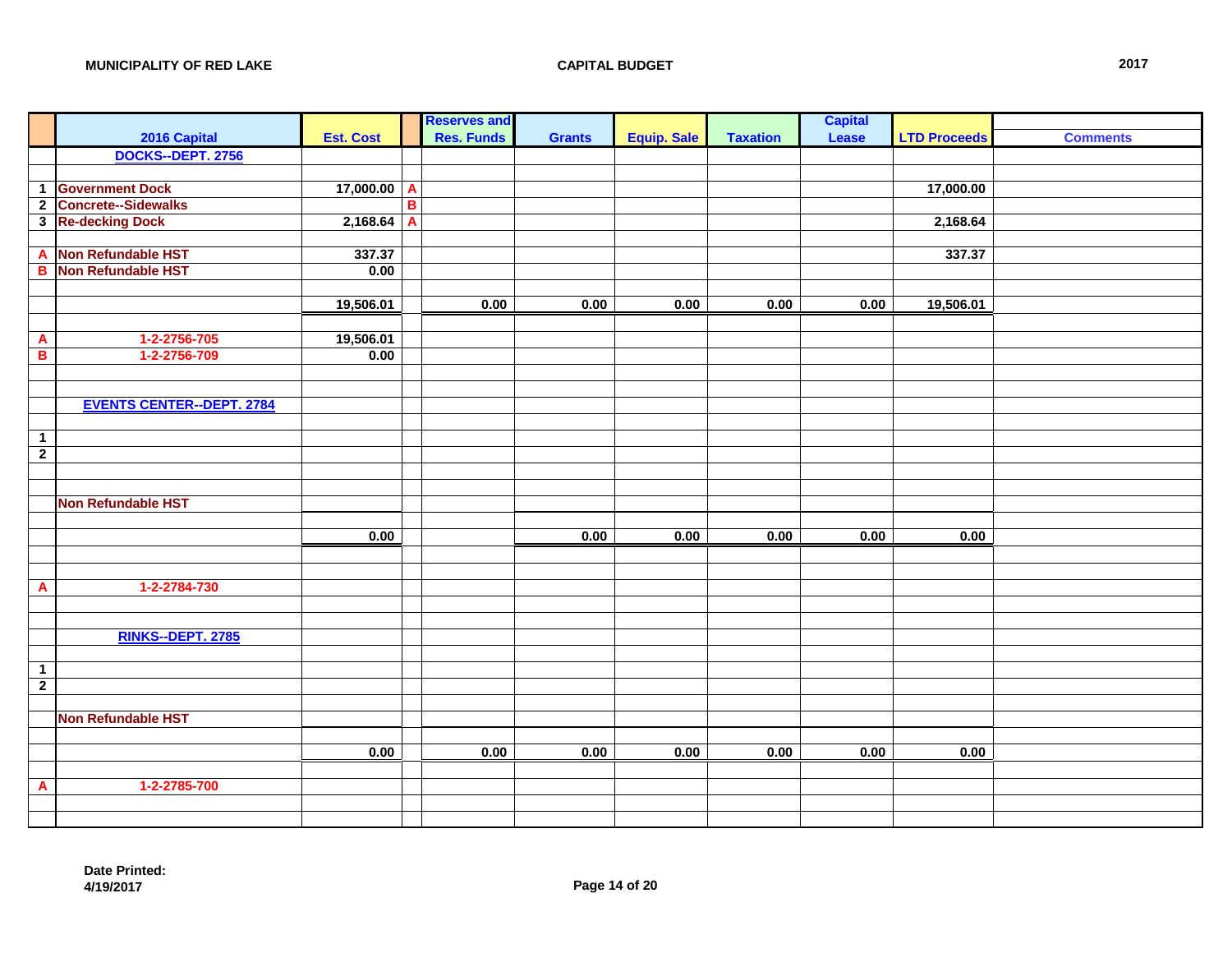|                                  |                                   |                  | <b>Reserves and</b> |               |                    |                 | <b>Capital</b> |                     |                 |
|----------------------------------|-----------------------------------|------------------|---------------------|---------------|--------------------|-----------------|----------------|---------------------|-----------------|
|                                  | 2016 Capital                      | <b>Est. Cost</b> | <b>Res. Funds</b>   | <b>Grants</b> | <b>Equip. Sale</b> | <b>Taxation</b> | Lease          | <b>LTD Proceeds</b> | <b>Comments</b> |
|                                  | <b>CEMETERY--DEPT. 2786</b>       |                  |                     |               |                    |                 |                |                     |                 |
|                                  |                                   |                  |                     |               |                    |                 |                |                     |                 |
|                                  | 1 Site Upgrades--RL               | $5,000.00$ A     |                     |               |                    |                 |                | 5,000.00            |                 |
|                                  | 2 Site Upgrades--BT               | $5,000.00$ A     |                     |               |                    |                 |                | 5,000.00            |                 |
|                                  |                                   |                  |                     |               |                    |                 |                |                     |                 |
| A                                | Non Refundable HST                | 176.00           |                     |               |                    |                 |                | 176.00              |                 |
|                                  |                                   |                  |                     |               |                    |                 |                |                     |                 |
|                                  |                                   | 10,176.00        | 0.00                | 0.00          | 0.00               | 0.00            | 0.00           | 10,176.00           |                 |
|                                  |                                   |                  |                     |               |                    |                 |                |                     |                 |
| $\mathbf{A}$                     | 1-2-2786-705                      |                  |                     |               |                    |                 |                |                     |                 |
|                                  |                                   |                  |                     |               |                    |                 |                |                     |                 |
|                                  |                                   |                  |                     |               |                    |                 |                |                     |                 |
|                                  | PHARMACY--DEPT. 2787              |                  |                     |               |                    |                 |                |                     |                 |
|                                  |                                   |                  |                     |               |                    |                 |                |                     |                 |
| $\mathbf 1$                      |                                   |                  |                     |               |                    |                 |                |                     |                 |
| $\overline{2}$                   |                                   |                  |                     |               |                    |                 |                |                     |                 |
|                                  |                                   |                  |                     |               |                    |                 |                |                     |                 |
|                                  |                                   | 0.00             | 0.00                | 0.00          | 0.00               | 0.00            | 0.00           | 0.00                |                 |
|                                  |                                   |                  |                     |               |                    |                 |                |                     |                 |
|                                  | HST 100% Refundable               |                  |                     |               |                    |                 |                |                     |                 |
|                                  |                                   |                  |                     |               |                    |                 |                |                     |                 |
| $\overline{A}$                   | 1-2-2787-700                      |                  |                     |               |                    |                 |                |                     |                 |
|                                  |                                   |                  |                     |               |                    |                 |                |                     |                 |
|                                  |                                   |                  |                     |               |                    |                 |                |                     |                 |
|                                  | <b>COCHENOUR HALL--DEPT. 2788</b> |                  |                     |               |                    |                 |                |                     |                 |
|                                  |                                   |                  |                     |               |                    |                 |                |                     |                 |
| $\overline{1}$<br>$\overline{2}$ |                                   |                  |                     |               |                    |                 |                |                     |                 |
|                                  |                                   |                  |                     |               |                    |                 |                |                     |                 |
|                                  | Non Refundable HST                |                  |                     |               |                    |                 |                |                     |                 |
|                                  |                                   |                  |                     |               |                    |                 |                |                     |                 |
|                                  |                                   | 0.00             | 0.00                | 0.00          | 0.00               | 0.00            | 0.00           | 0.00                |                 |
|                                  |                                   |                  |                     |               |                    |                 |                |                     |                 |
| $\mathbf{A}$                     | 1-2-2788-700                      |                  |                     |               |                    |                 |                |                     |                 |
| B                                | 1-2-2788-705                      |                  |                     |               |                    |                 |                |                     |                 |
|                                  |                                   |                  |                     |               |                    |                 |                |                     |                 |
|                                  |                                   |                  |                     |               |                    |                 |                |                     |                 |
|                                  |                                   |                  |                     |               |                    |                 |                |                     |                 |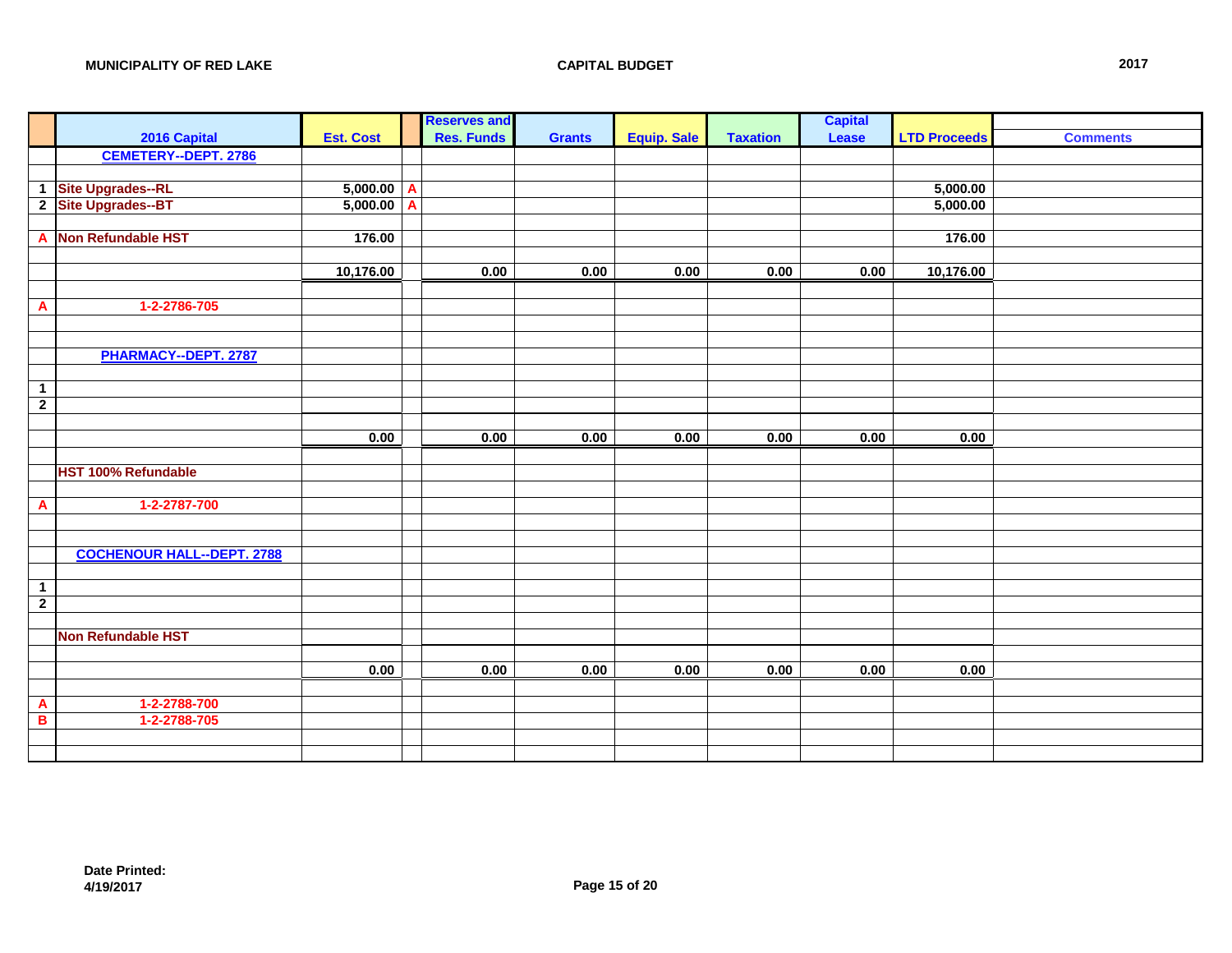|                         |                                |                  |                         | <b>Reserves and</b> |               |                    |                 | <b>Capital</b> |                     |                   |
|-------------------------|--------------------------------|------------------|-------------------------|---------------------|---------------|--------------------|-----------------|----------------|---------------------|-------------------|
|                         | 2016 Capital                   | <b>Est. Cost</b> |                         | <b>Res. Funds</b>   | <b>Grants</b> | <b>Equip. Sale</b> | <b>Taxation</b> | Lease          | <b>LTD Proceeds</b> | <b>Comments</b>   |
|                         | R. L. COMM. CENTER--DEPT. 2789 |                  |                         |                     |               |                    |                 |                |                     |                   |
|                         |                                |                  |                         |                     |               |                    |                 |                |                     |                   |
| $\mathbf{1}$            | <b>Blinds</b>                  | $0.00$ A         |                         |                     |               |                    |                 |                |                     | \$10,000 Deferred |
| $\overline{\mathbf{2}}$ | <b>Energy Audit</b>            | $16,500.00$ B    |                         |                     |               |                    |                 |                | 16,500.00           |                   |
| $\overline{\mathbf{3}}$ |                                |                  |                         |                     |               |                    |                 |                |                     |                   |
| $\overline{4}$          |                                |                  |                         |                     |               |                    |                 |                |                     |                   |
| $\overline{5}$          |                                |                  |                         |                     |               |                    |                 |                |                     |                   |
|                         |                                |                  |                         |                     |               |                    |                 |                |                     |                   |
| $\overline{A}$          | Non Refundable HST             | 0.00             |                         |                     |               |                    |                 |                |                     |                   |
| B                       | Non Refundable HST             | 290.40           |                         |                     |               |                    |                 |                | 290.40              |                   |
| $\overline{\mathbf{c}}$ | Non Refundable HST             |                  |                         |                     |               |                    |                 |                |                     |                   |
|                         |                                |                  |                         |                     |               |                    |                 |                |                     |                   |
|                         |                                | 16,790.40        |                         | 0.00                | 0.00          | 0.00               | 0.00            | 0.00           | 16,790.40           |                   |
|                         |                                |                  |                         |                     |               |                    |                 |                |                     |                   |
| $\mathbf{A}$            | 1-2-2789-705                   | 0.00             |                         |                     |               |                    |                 |                |                     |                   |
| $\blacksquare$          | 1-2-2789-715                   | 16,790.40        |                         |                     |               |                    |                 |                |                     |                   |
|                         |                                |                  |                         |                     |               |                    |                 |                |                     |                   |
|                         |                                |                  |                         |                     |               |                    |                 |                |                     |                   |
|                         | ARENA--DEPT.2790               |                  |                         |                     |               |                    |                 |                |                     |                   |
|                         |                                |                  |                         |                     |               |                    |                 |                |                     |                   |
| $\mathbf{1}$            | <b>Laser Leveller</b>          |                  | в                       |                     |               |                    |                 |                |                     | \$24,500 Deferred |
| $\overline{\mathbf{2}}$ | <b>Floor Scrubber</b>          |                  | $\overline{\mathbf{B}}$ |                     |               |                    |                 |                |                     | \$9,995 Deferred  |
| $\mathbf{3}$            | <b>Brine Pump</b>              | $21,600.00$ B    |                         |                     |               |                    |                 |                | 21,600.00           |                   |
| $\overline{\mathbf{4}}$ |                                |                  |                         |                     |               |                    |                 |                |                     |                   |
|                         |                                |                  |                         |                     |               |                    |                 |                |                     |                   |
| $\overline{A}$          | Non Refundable HST             |                  |                         |                     |               |                    |                 |                |                     |                   |
| B                       | <b>Non Refundable HST</b>      | 380.16           |                         |                     |               |                    |                 |                | 380.16              |                   |
|                         | <b>Non Refundable HST</b>      |                  |                         |                     |               |                    |                 |                |                     |                   |
|                         |                                |                  |                         |                     |               |                    |                 |                |                     |                   |
|                         |                                | 21,980.16        |                         | 0.00                | 0.00          | 0.00               | 0.00            | 0.00           | 21,980.16           |                   |
|                         |                                |                  |                         |                     |               |                    |                 |                |                     |                   |
| $\mathbf{A}$            | 1-2-2790-700                   |                  |                         |                     |               |                    |                 |                |                     |                   |
| $\overline{B}$          | 1-2-2790-705                   | 21,980.16        |                         |                     |               |                    |                 |                |                     |                   |
|                         |                                |                  |                         |                     |               |                    |                 |                |                     |                   |
|                         |                                |                  |                         |                     |               |                    |                 |                |                     |                   |
|                         |                                |                  |                         |                     |               |                    |                 |                |                     |                   |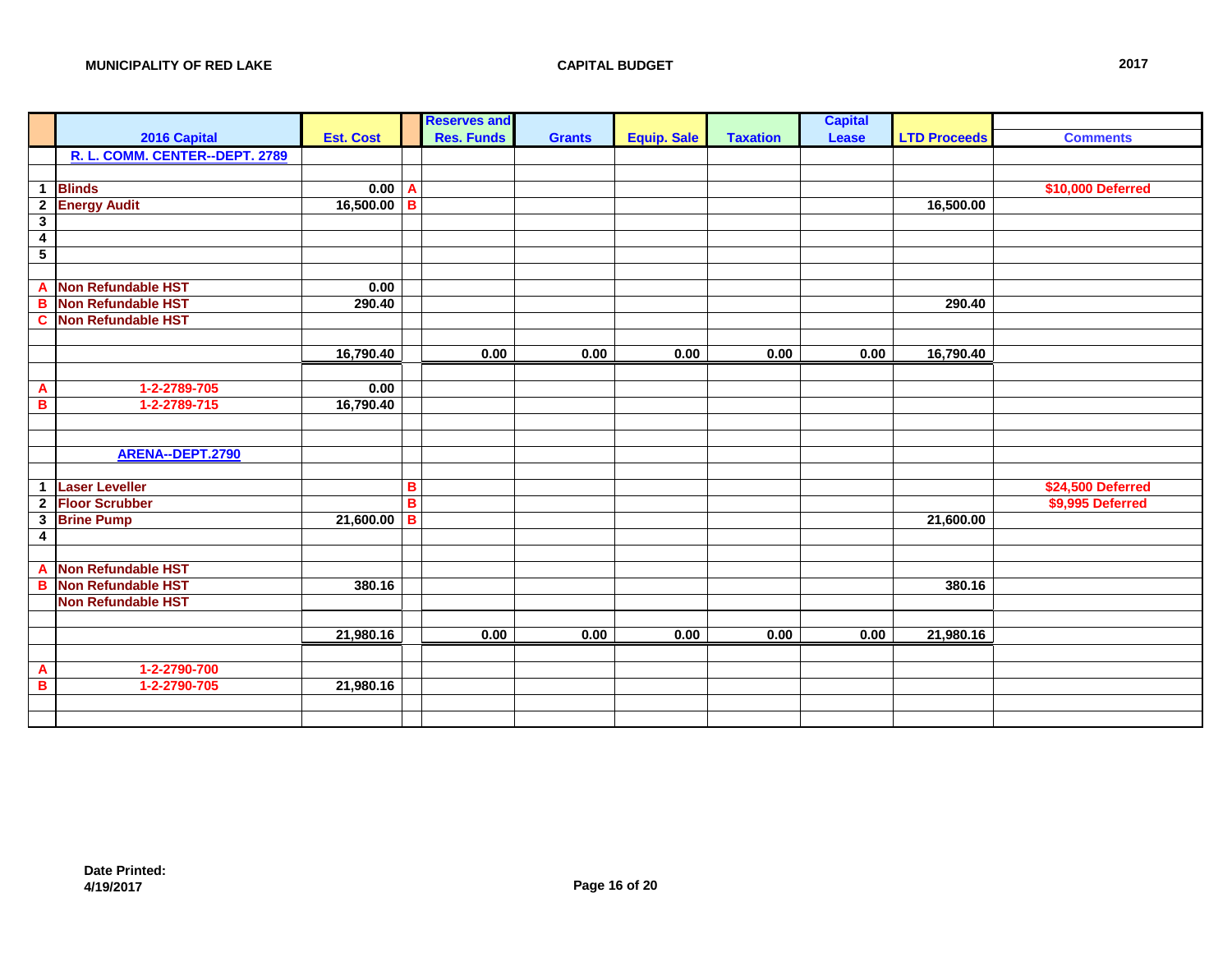|                |                                    |                  | <b>Reserves and</b> |               |                    |                 | <b>Capital</b> |                     |                 |
|----------------|------------------------------------|------------------|---------------------|---------------|--------------------|-----------------|----------------|---------------------|-----------------|
|                | 2016 Capital                       | <b>Est. Cost</b> | <b>Res. Funds</b>   | <b>Grants</b> | <b>Equip. Sale</b> | <b>Taxation</b> | Lease          | <b>LTD Proceeds</b> | <b>Comments</b> |
|                | CLINIC--DEPT. 2791                 |                  |                     |               |                    |                 |                |                     |                 |
|                |                                    |                  |                     |               |                    |                 |                |                     |                 |
| $\overline{1}$ |                                    |                  |                     |               |                    |                 |                |                     |                 |
| $\overline{2}$ |                                    |                  |                     |               |                    |                 |                |                     |                 |
|                |                                    |                  |                     |               |                    |                 |                |                     |                 |
|                |                                    |                  |                     |               |                    |                 |                |                     |                 |
|                |                                    |                  |                     |               |                    |                 |                |                     |                 |
|                |                                    | 0.00             | 0.00                | 0.00          | 0.00               | 0.00            | 0.00           | 0.00                |                 |
|                |                                    |                  |                     |               |                    |                 |                |                     |                 |
|                | <b>HST 100% Refundable</b>         |                  |                     |               |                    |                 |                |                     |                 |
|                |                                    |                  |                     |               |                    |                 |                |                     |                 |
| $\frac{A}{B}$  | 1-2-2791-700                       |                  |                     |               |                    |                 |                |                     |                 |
|                | 1-2-2791-720                       |                  |                     |               |                    |                 |                |                     |                 |
|                |                                    |                  |                     |               |                    |                 |                |                     |                 |
|                |                                    |                  |                     |               |                    |                 |                |                     |                 |
|                | LIBRARY--DEPT. 2800                |                  |                     |               |                    |                 |                |                     |                 |
|                |                                    |                  |                     |               |                    |                 |                |                     |                 |
| $\overline{1}$ |                                    |                  |                     |               |                    |                 |                |                     |                 |
| $\overline{2}$ |                                    |                  |                     |               |                    |                 |                |                     |                 |
|                |                                    |                  |                     |               |                    |                 |                |                     |                 |
|                | <b>Non Refundable HST</b>          |                  |                     |               |                    |                 |                |                     |                 |
|                |                                    |                  |                     |               |                    |                 |                |                     |                 |
|                |                                    | 0.00             | 0.00                | 0.00          | 0.00               | 0.00            | 0.00           | 0.00                |                 |
|                |                                    |                  |                     |               |                    |                 |                |                     |                 |
| $\overline{A}$ | 1-2-2800-700                       |                  |                     |               |                    |                 |                |                     |                 |
|                |                                    |                  |                     |               |                    |                 |                |                     |                 |
|                |                                    |                  |                     |               |                    |                 |                |                     |                 |
|                | <b>HERITAGE CENTER--DEPT. 2850</b> |                  |                     |               |                    |                 |                |                     |                 |
|                |                                    |                  |                     |               |                    |                 |                |                     |                 |
| $\overline{1}$ | <b>Roof--Rubber Sealant</b>        | $23,900.00$ A    |                     |               |                    |                 |                | 23,900.00           |                 |
| $\overline{2}$ |                                    |                  |                     |               |                    |                 |                |                     |                 |
|                |                                    |                  |                     |               |                    |                 |                |                     |                 |
| $\overline{A}$ | Non Refundable HST                 | 420.64           |                     |               |                    |                 |                | 420.64              |                 |
|                |                                    |                  |                     |               |                    |                 |                |                     |                 |
|                |                                    | 24,320.64        | 0.00                | 0.00          | 0.00               | $0.00\,$        | 0.00           | 24,320.64           |                 |
|                |                                    |                  |                     |               |                    |                 |                |                     |                 |
| $\overline{A}$ | 1-2-2850-700                       | 24,320.64        |                     |               |                    |                 |                |                     |                 |
| B              | 1-2-2850-730                       |                  |                     |               |                    |                 |                |                     |                 |
|                |                                    |                  |                     |               |                    |                 |                |                     |                 |
|                |                                    |                  |                     |               |                    |                 |                |                     |                 |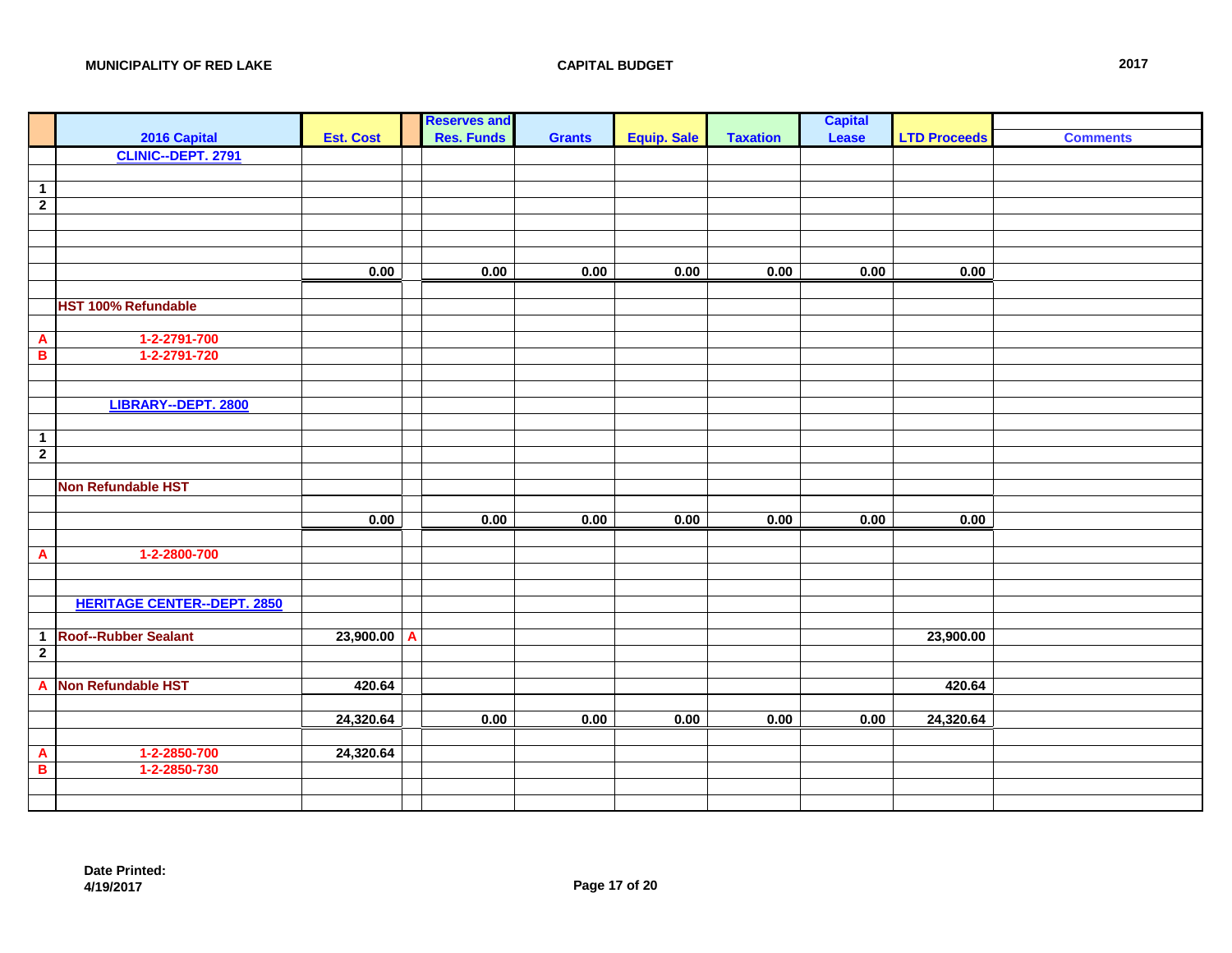|                                |                                         |                  | <b>Reserves and</b> |               |             |                 | <b>Capital</b> |                     |                 |
|--------------------------------|-----------------------------------------|------------------|---------------------|---------------|-------------|-----------------|----------------|---------------------|-----------------|
|                                | 2016 Capital                            | <b>Est. Cost</b> | <b>Res. Funds</b>   | <b>Grants</b> | Equip. Sale | <b>Taxation</b> | Lease          | <b>LTD Proceeds</b> | <b>Comments</b> |
|                                | <b>BUILDING/PLANNING--DEPT. 2900</b>    |                  |                     |               |             |                 |                |                     |                 |
|                                |                                         |                  |                     |               |             |                 |                |                     |                 |
| $\mathbf{1}$                   |                                         |                  |                     |               |             |                 |                |                     |                 |
| $\overline{2}$                 |                                         |                  |                     |               |             |                 |                |                     |                 |
|                                |                                         |                  |                     |               |             |                 |                |                     |                 |
|                                | Non Refundable HST                      |                  |                     |               |             |                 |                |                     |                 |
|                                |                                         |                  |                     |               |             |                 |                |                     |                 |
|                                |                                         | 0.00             | 0.00                | 0.00          | 0.00        | 0.00            | 0.00           | 0.00                |                 |
|                                |                                         |                  |                     |               |             |                 |                |                     |                 |
| $\overline{\mathbf{A}}$        | 1-2-2900-715                            |                  |                     |               |             |                 |                |                     |                 |
|                                |                                         |                  |                     |               |             |                 |                |                     |                 |
|                                |                                         |                  |                     |               |             |                 |                |                     |                 |
|                                | <b>ECONOMIC DEVELOPMENT--DEPT. 2950</b> |                  |                     |               |             |                 |                |                     |                 |
|                                |                                         |                  |                     |               |             |                 |                |                     |                 |
| $\mathbf{1}$                   |                                         |                  |                     |               |             |                 |                |                     |                 |
| $\overline{2}$                 |                                         |                  |                     |               |             |                 |                |                     |                 |
|                                |                                         |                  |                     |               |             |                 |                |                     |                 |
|                                | Non Refundable HST                      |                  |                     |               |             |                 |                |                     |                 |
|                                |                                         |                  |                     |               |             |                 |                |                     |                 |
|                                |                                         | 0.00             | 0.00                | 0.00          | 0.00        | 0.00            | 0.00           | 0.00                |                 |
|                                |                                         |                  |                     |               |             |                 |                |                     |                 |
| $\mathbf{A}$                   |                                         |                  |                     |               |             |                 |                |                     |                 |
|                                |                                         |                  |                     |               |             |                 |                |                     |                 |
|                                |                                         |                  |                     |               |             |                 |                |                     |                 |
|                                | <b>PROPERTY DEVELOPMENT--DEPT. 2955</b> |                  |                     |               |             |                 |                |                     |                 |
|                                |                                         |                  |                     |               |             |                 |                |                     |                 |
| $\mathbf{1}$<br>$\overline{2}$ |                                         |                  |                     |               |             |                 |                |                     |                 |
|                                |                                         |                  |                     |               |             |                 |                |                     |                 |
|                                | Non Refundable HST                      |                  |                     |               |             |                 |                |                     |                 |
|                                |                                         |                  |                     |               |             |                 |                |                     |                 |
|                                |                                         | $0.00\,$         | 0.00                | 0.00          | 0.00        | 0.00            | 0.00           | 0.00                |                 |
|                                |                                         |                  |                     |               |             |                 |                |                     |                 |
| A                              |                                         |                  |                     |               |             |                 |                |                     |                 |
|                                |                                         |                  |                     |               |             |                 |                |                     |                 |
|                                |                                         |                  |                     |               |             |                 |                |                     |                 |
|                                |                                         |                  |                     |               |             |                 |                |                     |                 |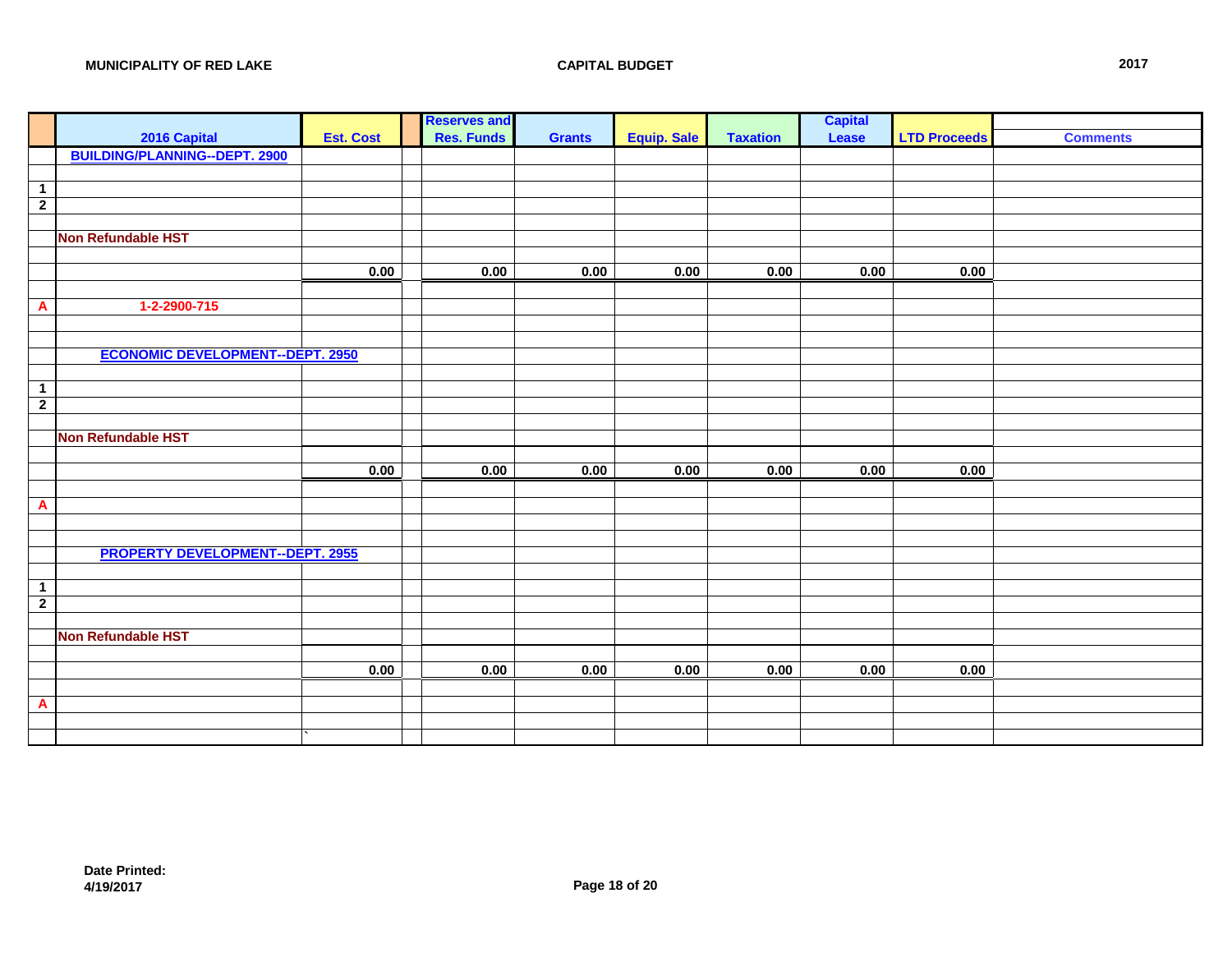|                         |                                   |                  |   | <b>Reserves and</b> |               |                    |                 | <b>Capital</b> |                     |                               |
|-------------------------|-----------------------------------|------------------|---|---------------------|---------------|--------------------|-----------------|----------------|---------------------|-------------------------------|
|                         | 2016 Capital                      | <b>Est. Cost</b> |   | <b>Res. Funds</b>   | <b>Grants</b> | <b>Equip. Sale</b> | <b>Taxation</b> | Lease          | <b>LTD Proceeds</b> | <b>Comments</b>               |
|                         | <b>AIRPORT--DEPT. 2970</b>        |                  |   |                     |               |                    |                 |                |                     |                               |
|                         |                                   |                  |   |                     |               |                    |                 |                |                     |                               |
| $\mathbf{1}$            | Line Lazer V 3900                 |                  | в |                     |               |                    |                 |                |                     | \$7,900 Deferred              |
| $\overline{\mathbf{1}}$ | Line Lazer V 3900--Freight        |                  | B |                     |               |                    |                 |                |                     | \$1,580 Deferred              |
| $\mathbf{2}$            | <b>Line Driver HD</b>             |                  | B |                     |               |                    |                 |                |                     | \$7,500 Deferred              |
| $\overline{2}$          | <b>Line Driver HD--Freight</b>    |                  | В |                     |               |                    |                 |                |                     | \$1,500 Deferred              |
| $\mathbf{3}$            | <b>Counter/Seating</b>            |                  |   |                     |               |                    |                 |                |                     | \$13,202 Deferred             |
|                         | 4 Annual Crack Sealing            | 0.00             |   |                     |               |                    |                 |                |                     | \$10,000 Operating            |
| $\sqrt{5}$              | <b>Drainage Ditch Maintenance</b> | 0.00             |   |                     |               |                    |                 |                |                     | \$10,000 Operating            |
| 6                       | <b>Display Cabinet</b>            |                  |   |                     |               |                    |                 |                |                     | \$5,500 Deferred              |
| $\overline{7}$          | <b>OLS Survey</b>                 |                  | D |                     |               |                    |                 |                |                     | <b>Price Doubled--Deleted</b> |
| 8                       | <b>Apron Expansion</b>            |                  |   |                     |               |                    |                 |                |                     | \$45,000 Deferred             |
|                         | 9 Repair Water Leak               | 0.00             |   |                     |               |                    |                 |                |                     | \$10,000 Operating            |
|                         | 10 Front End Loader Tires         | 0.00             |   |                     |               |                    |                 |                |                     | \$11,300 Operating            |
|                         | 11 LED Signage                    | 10,000.00 $ C$   |   |                     | 10,000.00     |                    |                 |                |                     | <b>ACAP</b>                   |
|                         | 12 Heat Pump Replacement          |                  | А |                     |               |                    |                 |                |                     | \$27,305 Deferred             |
|                         | 13 Compressor                     | 4,000.00 B       |   |                     |               |                    |                 |                | 4,000.00            |                               |
|                         | 14 Asphalt Repair--Main Entrance  | 0.00             |   |                     |               |                    |                 |                |                     | \$2,000 Operating             |
|                         | 15 Waste Oil Tank                 |                  |   |                     |               |                    |                 |                |                     | \$7,500 Deferred **           |
|                         | 16 NG Hot Water Tank--Maint. Blg. | 4,500.00 A       |   |                     | 4,500.00      |                    |                 |                |                     | <b>Gas Tax</b>                |
|                         | <b>17 ACAP Application</b>        | 65,000.00 D      |   |                     | 65,000.00     |                    |                 |                |                     | <b>ACAP</b>                   |
|                         |                                   |                  |   |                     |               |                    |                 |                |                     |                               |
|                         |                                   | 83,500.00        |   | 0.00                | 79,500.00     | 0.00               | 0.00            | 0.00           | 4,000.00            |                               |
|                         |                                   |                  |   |                     |               |                    |                 |                |                     |                               |
|                         | <b>HST 100% Refundable</b>        |                  |   |                     |               |                    |                 |                |                     |                               |
|                         |                                   |                  |   |                     |               |                    |                 |                |                     |                               |
| A                       | 1-2-2970-700                      | 4.500.00         |   |                     |               |                    |                 |                |                     |                               |
| $\mathbf B$             | 1-2-2970-705                      | 4,000.00         |   |                     |               |                    |                 |                |                     |                               |
| $\mathbf c$             | 1-2-2970-710                      | 10,000.00        |   |                     |               |                    |                 |                |                     |                               |
| D                       | 1-2-2970-730                      | 65,000.00        |   |                     |               |                    |                 |                |                     |                               |
|                         |                                   |                  |   |                     |               |                    |                 |                |                     |                               |
|                         |                                   |                  |   |                     |               |                    |                 |                |                     |                               |